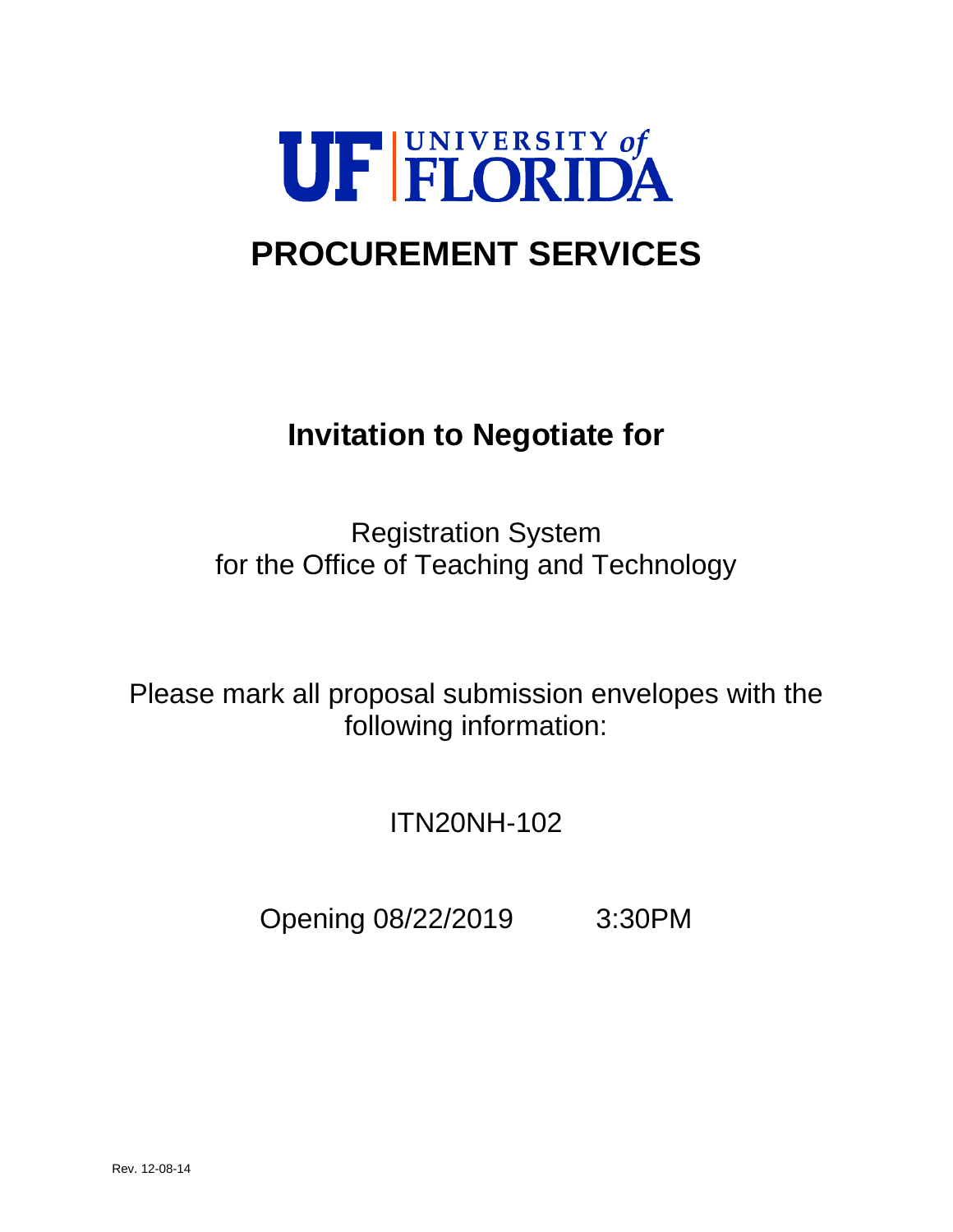## Contents

| 1.0 |        |                                                                              |  |
|-----|--------|------------------------------------------------------------------------------|--|
|     | 1.1    |                                                                              |  |
|     | 1.2    |                                                                              |  |
|     | 1.3    |                                                                              |  |
|     | 1.4    |                                                                              |  |
|     | 1.5    |                                                                              |  |
|     |        |                                                                              |  |
|     |        |                                                                              |  |
| 2.0 |        |                                                                              |  |
|     | 2.1    |                                                                              |  |
|     | 2.2    |                                                                              |  |
|     | 2.3    |                                                                              |  |
|     | 2.4    |                                                                              |  |
|     | 2.5    | Vendor Protest Procedure; Notice of Proposal Protest Bonding Requirement  11 |  |
|     | 2.6    | Contractual Intent/Right to Terminate and Recommence ITN Process 11          |  |
|     | 2.7    |                                                                              |  |
|     | 2.8    |                                                                              |  |
|     | 2.9    |                                                                              |  |
|     | 2.10   | Determination of and Information Concerning Vendor's Qualifications  11      |  |
|     | 2.11   |                                                                              |  |
|     | 2.12   | Rejection of Vendor Counter-offers, Stipulations and Other Exceptions  12    |  |
|     | 2.13   |                                                                              |  |
|     | 2.14   |                                                                              |  |
|     |        |                                                                              |  |
|     |        |                                                                              |  |
| 3.0 |        |                                                                              |  |
|     | 3.1    |                                                                              |  |
|     | 3.2    |                                                                              |  |
|     | 3.3    |                                                                              |  |
|     |        |                                                                              |  |
| 4.0 |        |                                                                              |  |
|     | 4.1    |                                                                              |  |
|     | 4.1.1  |                                                                              |  |
|     | 4.1.2  |                                                                              |  |
|     | 4.1.3  |                                                                              |  |
|     | 4.1.4  |                                                                              |  |
|     | 4.1.5  |                                                                              |  |
|     | 4.1.6  |                                                                              |  |
|     | 4.2    |                                                                              |  |
|     | 4.2.1  |                                                                              |  |
|     | 4.2.2  |                                                                              |  |
|     | 4.2.3  | University Provides Information in Good Faith without Liability  15          |  |
|     | 4.2.4  |                                                                              |  |
|     | 4.2.5  | Questions, Communications and Inquires between the University and Vendors 16 |  |
|     | 4.2.6  | Addenda and the University's Response to Communications from Vendor  16      |  |
|     | 4.2.7  |                                                                              |  |
|     | 4.2.8  |                                                                              |  |
|     | 4.2.9  |                                                                              |  |
|     | 4.2.10 |                                                                              |  |
|     | 4.2.11 |                                                                              |  |
|     |        |                                                                              |  |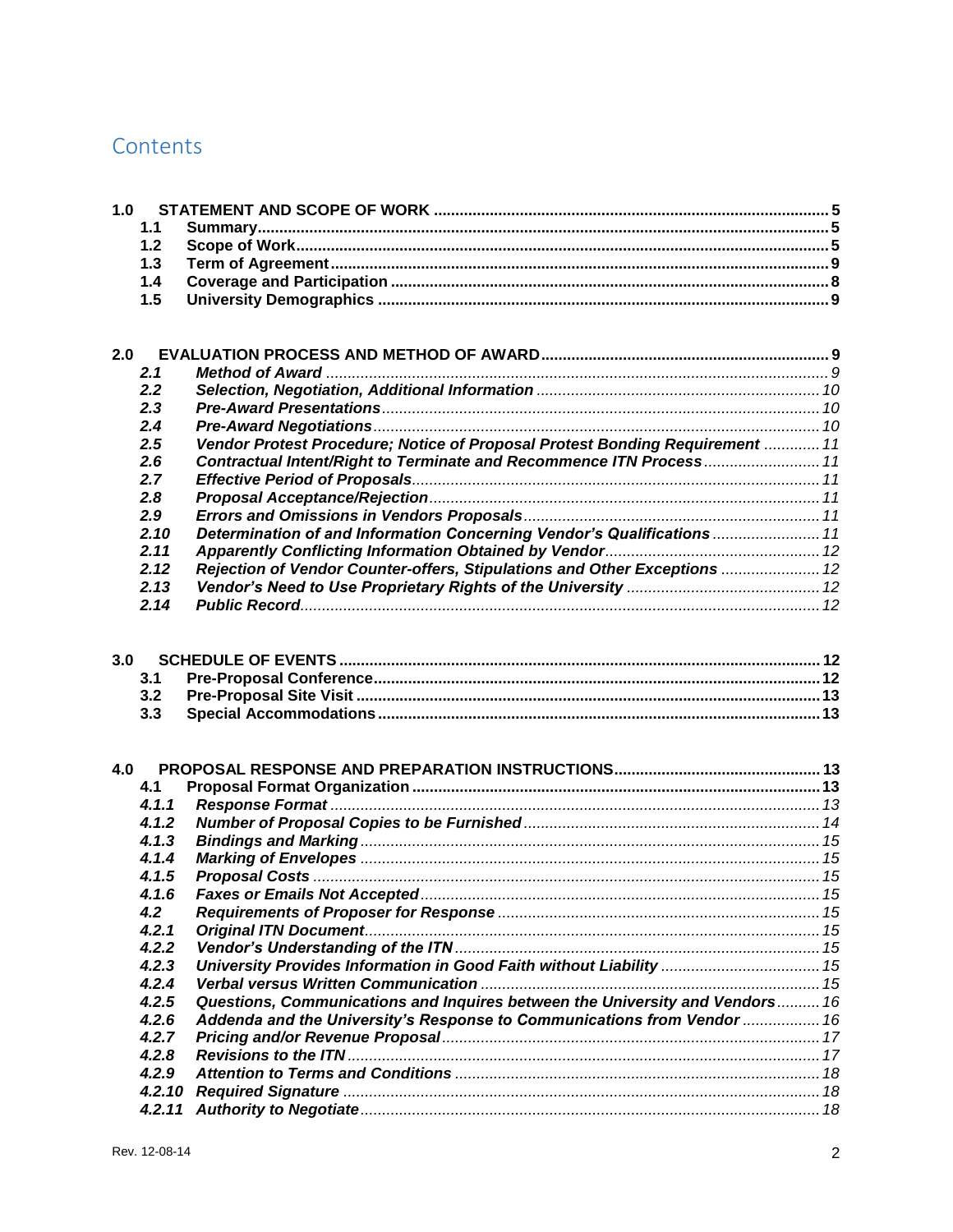| 4.2.13 Improper Business Relationships/Conflict of Interest Prohibited  18        |  |
|-----------------------------------------------------------------------------------|--|
| 4.2.14 Corrections, Changes, and Providing Information on Forms within the ITN 19 |  |
|                                                                                   |  |
|                                                                                   |  |
|                                                                                   |  |
| 4.2.18 University's Right to Use Vendor's Ideas/Proprietary Information  19       |  |

| 5.0  |  |
|------|--|
| 5.1  |  |
| 5.2  |  |
| 5.3  |  |
| 5.4  |  |
| 5.5  |  |
| 5.6  |  |
| 5.7  |  |
| 5.8  |  |
| 5.9  |  |
| 5.10 |  |
| 5.11 |  |
| 5.12 |  |
| 5.13 |  |
| 5.14 |  |
| 5.15 |  |
| 5.16 |  |
| 5.17 |  |
|      |  |

| 6.0 |      |  |
|-----|------|--|
|     | 6.1  |  |
|     | 6.2  |  |
|     | 6.3  |  |
|     | 6.4  |  |
|     | 6.5  |  |
|     | 6.6  |  |
|     | 6.7  |  |
|     | 6.8  |  |
|     | 6.9  |  |
|     | 6.10 |  |
|     | 6.11 |  |
|     | 6.12 |  |
|     | 6.13 |  |
|     | 6.14 |  |
|     | 6.15 |  |
|     | 6.16 |  |
|     | 6.17 |  |
|     | 6.18 |  |
|     | 6.19 |  |
|     | 6.20 |  |
|     | 6.21 |  |
|     | 6.22 |  |
|     | 6.23 |  |
|     | 6.24 |  |
|     | 6.25 |  |
|     | 6.26 |  |
|     |      |  |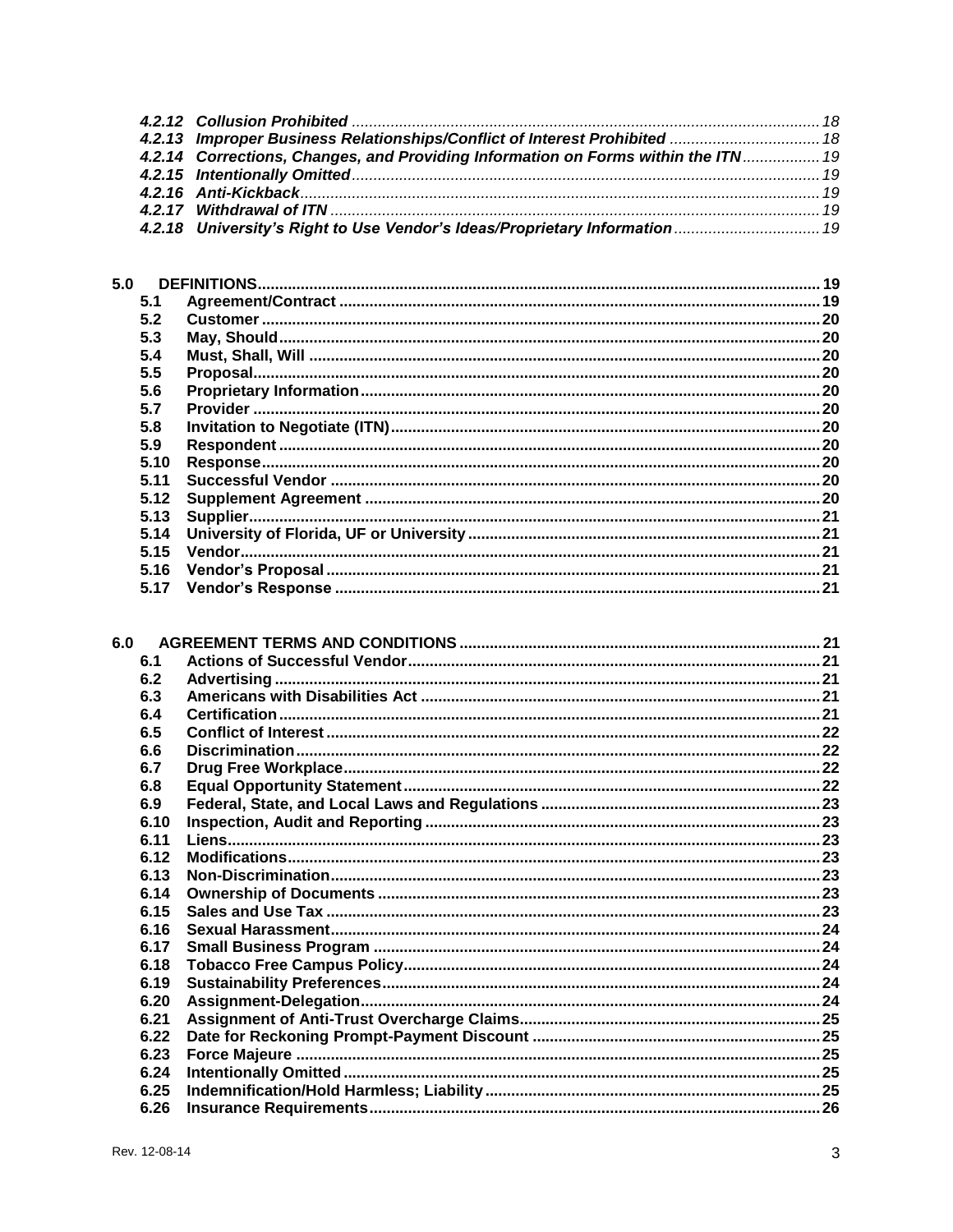| 6.27   |                                                                                |  |
|--------|--------------------------------------------------------------------------------|--|
| 6.28   |                                                                                |  |
| 6.29   |                                                                                |  |
| 6.30   |                                                                                |  |
| 6.31   |                                                                                |  |
| 6.32   | Notice to Vendors of Asbestos-Containing Materials in University Buildings  27 |  |
| 6.33   |                                                                                |  |
| 6.34   |                                                                                |  |
| 6.35   |                                                                                |  |
| 6.36   |                                                                                |  |
| 6.37   |                                                                                |  |
| 6.38   |                                                                                |  |
| 6.39   |                                                                                |  |
| 6.40   |                                                                                |  |
| 6.41   |                                                                                |  |
| 6.42   |                                                                                |  |
| 6.43   |                                                                                |  |
| 6.44   |                                                                                |  |
| 6.45   |                                                                                |  |
| 6.46   |                                                                                |  |
| 6.47   |                                                                                |  |
|        |                                                                                |  |
|        |                                                                                |  |
|        |                                                                                |  |
| 6.47.4 |                                                                                |  |
| 6.47.5 |                                                                                |  |
|        |                                                                                |  |
|        |                                                                                |  |
| 6.47.8 |                                                                                |  |
| 6.48   |                                                                                |  |
| 6.49   |                                                                                |  |
| 6.50   |                                                                                |  |
| 6.51   |                                                                                |  |
|        |                                                                                |  |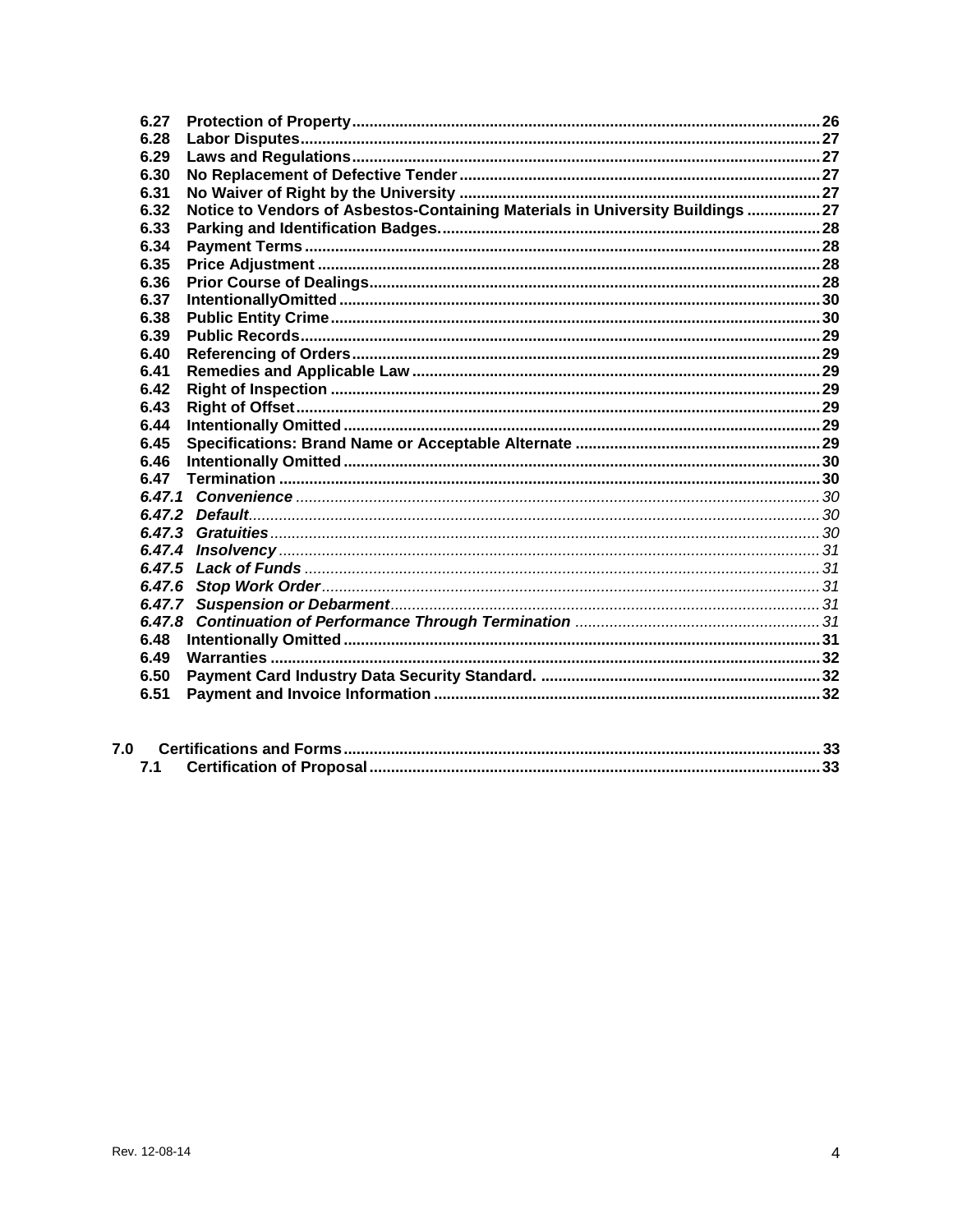#### <span id="page-4-0"></span>**1.0 STATEMENT AND SCOPE OF WORK**

#### <span id="page-4-1"></span>**1.1 Summary**

The University ("UF" or "University") is seeking proposals from qualified firms to provide a fully developed Registration System for the Office of Teaching and Technology (https://tnt.aa.ufl.edu/).

The Office of Teaching and Technology (TNT) serves the global community by providing online courses, face to face trainings, and conferences for adult learners, corporate entities, international researchers, amongst others. In addition, TNT serves as the central resource for fifteen user groups across the university. On average, the user groups and TNT process over 100,000 registrations per year.

The current registration system was designed and built in-house over twenty years ago. It is difficult to modify or update due to how it was developed, the functionality is antiquated, and it is costly to maintain.

#### <span id="page-4-2"></span>**1.2 Scope of Work**

UF Office of Teaching and Technology requires a fully developed registration system that easily integrates into the University of Florida's financial system and has the ability to adapt to future technological advances or bolt-on vendor solutions. Interviews, presentations, research, consultation, discussion, and other methods may be used to inform recommendations and/or present results.

TNT possesses data regarding current system configuration, maintenance requirements, and integration guidelines that can be provided to the awarded vendor. TNT staff will be made available for interviewing and system access.

The inclusion of the following features is requested

#### **1. Requested/Highly Desired features:**

- a. Ability to toggle between real-time and pending registrations and credit card processing in which the system can recognize, verify, and update identity information of the registrant through external identities, e.g. Facebook, Google, and LinkedIn, regardless of the number of touch points with the system.
- b. Ability of the system to allow the administrator to select registration options, e.g. external identities, UF specific identifications, or to create a user name and password
- c. Ability to easily process full or partial refunds.
- d. Ability to easily process registrant transfers between programs.
- e. Ability for administrators to process substitutions for program seats.
- f. Ability to customize payment options and send links which will allow:
	- i. multiple people to register on a single payment
	- ii. multiple payment options and amounts for a single registrant
- g. A "Shopping Cart" which permits a single registrant to select and pay for multiple offerings, including the ability to pay for bulk items, e.g. lunch table tickets, banquet, and reception tickets.
- h. Ability to offer Coupon/Discount codes which would automatically modify the payment required by the registrant, including complimentary registrations.
- i. Registration form that has the ability to:
	- i. add logic to the registration questions, e.g. if registrant selects the "physician" category it then asks for their medical license number, but if they select the "pharmacist" category it asks for license number and date of birth
	- ii. automatically increase or decrease fees based on date logic entered
	- iii. to customize reminder emails
	- iv. select multiple options for individual day registration fees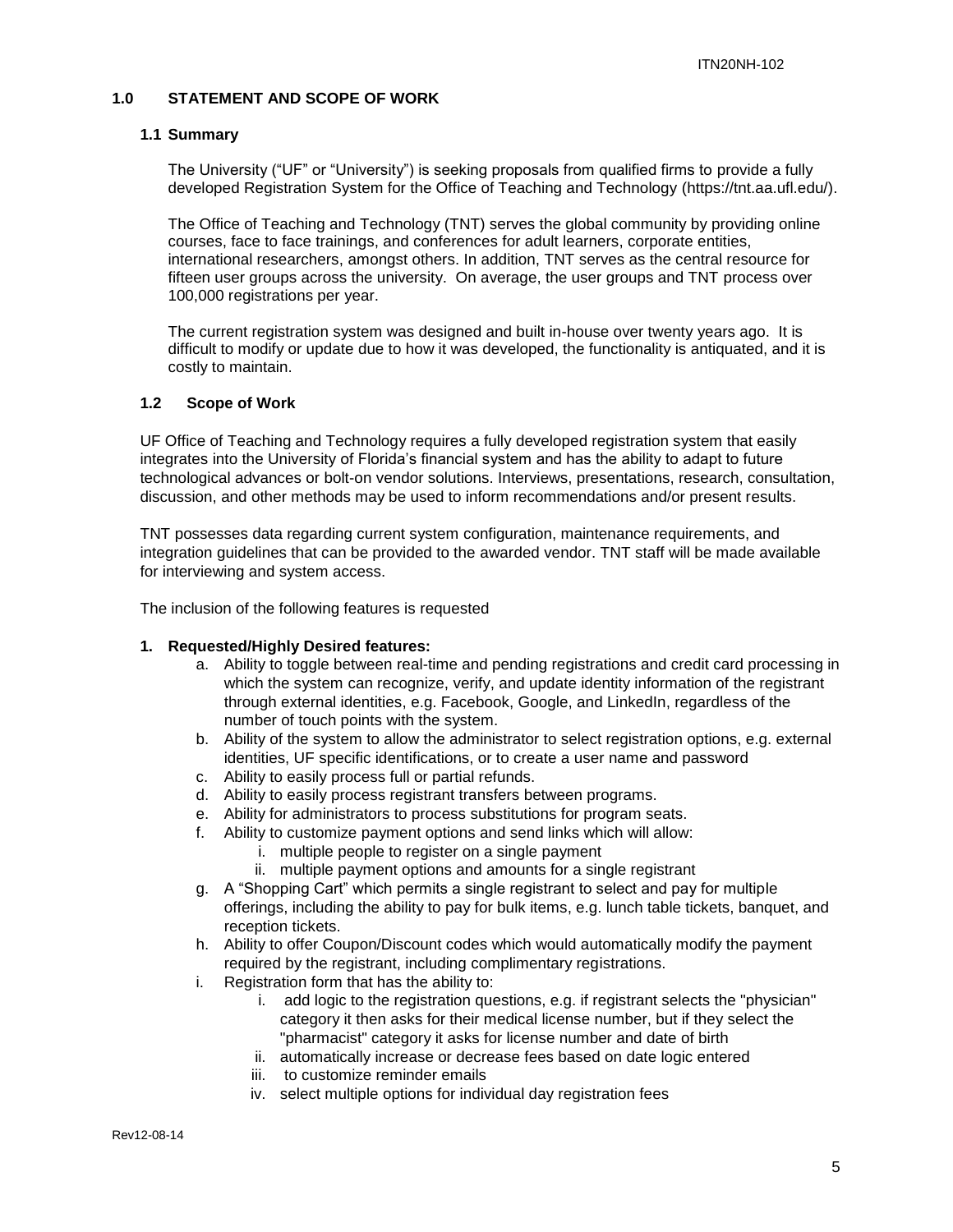- v. manually separate registration questions into different pages versus all questions on one page.
- vi. easily customize registration pages and have required mandatory fields, e.g. adding pictures, videos, policy statements, payment options, demographics, etc.
- vii. modify the registration form mark-up at the section level
- viii. Exhibitor and commercial support payments options for registration. (Exhibit and commercial support payments would not be categorized as "guest" registrations but as "exhibit" or "commercial support" category).
- j. Mobile compatibility.
- k. Ability to have a comment section with automatic log generation consisting of user's ID, action taken, and time stamp
- l. Ability to have a waiting list function for both current and **future** programs. Features of the waiting list should include person's name, company name, address, phone, email, a remarks section, a cap function, and notification when the cap has been reached.
- m. Ability to merge duplicate student records without losing the certification information in existing external databases.
- n. Student Portal with capability for registrant to create an account and login, to pull up their previous registrations, export a transcript, pay for registration, cancel an existing registration, verify continuing education/contact hours, print a certificate, request a withdrawal, or an extension etc.
	- i. Ability to create a customized dashboard
	- ii. Ability for student to add new fee to existing registration, e.g. register/pay for an additional workshop for an existing conference for which they have already registered/paid.
	- iii. Auto form filler for returning students
- o. Email/notification management
- p. Ability to duplicate programs which includes formatting, registration fees, registration questions, etc. at the section and course levels.
- q. Ability to see unfinished/abandoned registration forms and send reminder emails to encourage students to complete registration form. If registration form is not complete and user closes browser window, a notification window pops up to let them know that the form has not been completed.
- r. Ability to register a student internally and send them a link to fill out the remainder of their profile, i.e. create a student profile with just name and email and send a link to the student to fill out their address, company info etc.
- s. Ability to have selectable options to tag students, e.g. incomplete, failed, no-show.
- t. Ability for end user to insert snip-its, e.g. "Add to calendar"; "Share to social media."

#### **2. Post registration features**

- a. Ability to collect travel reimbursement information including receipts, vendor apps, etc.
- b. A 'no show' button for students that do not show up to our classes instead of cancelling them out of the course completely.
- c. Ability to upload sign in sheets, special credit sheets and certs directly to the system for each program. Need a way to upload attendance records to CE Broker (state credentialing system) ideally it would be automatic with the registration system "talking to" CE Broker. In addition, there is a need to track attendance for events that do not require pre-registration. Meaning, a way to upload attendance after the fact. Bulk registration upload.
- d. Ability to send and collect post-event evaluations, track responses and send out follow up outcome evaluations.
- e. Ability to cancel enrollments Cancelled students should not be included in the overall count of registrants, but providers should be able to easily access a list of cancelled students.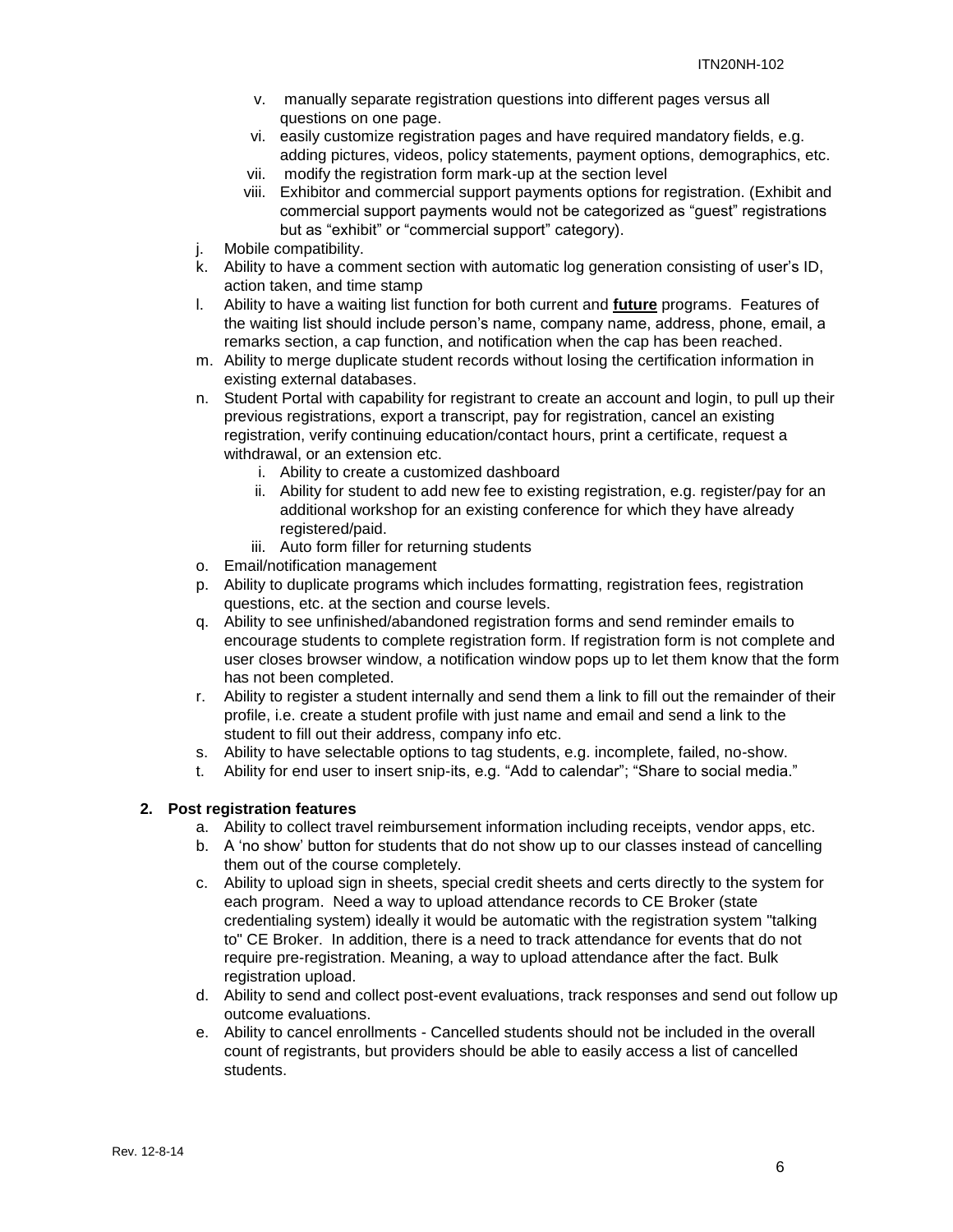## **3. Reporting**

- a. Ability to generate reports to gather student email addresses for marketing and ability for students to opt out of marketing. Add a report to collect 'how you heard about us' to track marketing channel effectiveness.
- b. Ability to generate reports in order to create sign-in sheets, name tags, shipping labels, certs, etc.
- c. Ability to create, customize and auto send reports to external and internal users.
- d. Ability to give users report access, limit what programs they have access to, and limit what information can be seen by these users.
- e. Additional Course or Discipline Reports, e.g. a report generating a tickler file for contract courses or students, so we notify companies who need refreshers.
- f. Ability to run multiple reports at one time, e.g. run activity logs and program completion reports for several program numbers at one time.
- g. Ability to pull a report of an individual student's course history.
- h. Statistics availability.
- i. Have search info in the URL for reports/managing.
- j. Ability to run year over year
- k. Multiple user group view for core office.
- l. Multiple program reporting.

#### **4. Financial**

- a. Show UF accounting information in the deposit details.
- b. Ability to search payments by check number.
- c. Ability to add a new payment method for money transfers between UF departments.
- d. Separate contact information for the registrant and Accounts Payable.
- e. Separate fields for billing and physical addresses.
- f. Ability to search for and download purchase orders, deposits, receipts, and registrations.
- g. Payment event notifications to staff, to 3rd parties, to customers. Automatically send overdue notices on 15, 30 and more days past due.
- h. Partial payment functionality.
- i. Payment links semi customizable at individual payment email level.
- j. Programmatically limit deposits to a single day.
- k. Ability to issue partial refunds and request partial payments to satisfy balances.
- l. Ability to process internal financial transfers.
- m. Posting deposits/daily payments.
- n. Ability to create and send automatic invoices
- o. Ability to collect and calculate sales tax based on location.
- p. Integration with UF Financial system (currently PeopleSoft).
- q. Ability to accept multiple payment types, e.g. Paypal, Apple Pay.
- r. Automatic invoice adjustment when students transfer to a new course.
- s. Refunds crosswalk from PeopleSoft.
- t. Ability to reconcile with PeopleSoft.

## **5. IT Considerations**

- a. Regardless of app architecture, make URL structure end user and search engine friendly.
- b. Allow group to put their Google analytics in the registration process.
- c. Ability to list/remove registration pages from SERPs.
- d. Ability to easily pull/push data into and out of registration system for 3rd party system integrations.
- e. Version databases
- f. Integrate check-in system with registration system, e.g. registration system generates an online check-in system that allows users to check-in onsite. Students would select their name from a list on a computer/iPad, allows other custom questions, provide digital signature, and submit sign in. Providers on the back side can see sign in date/time.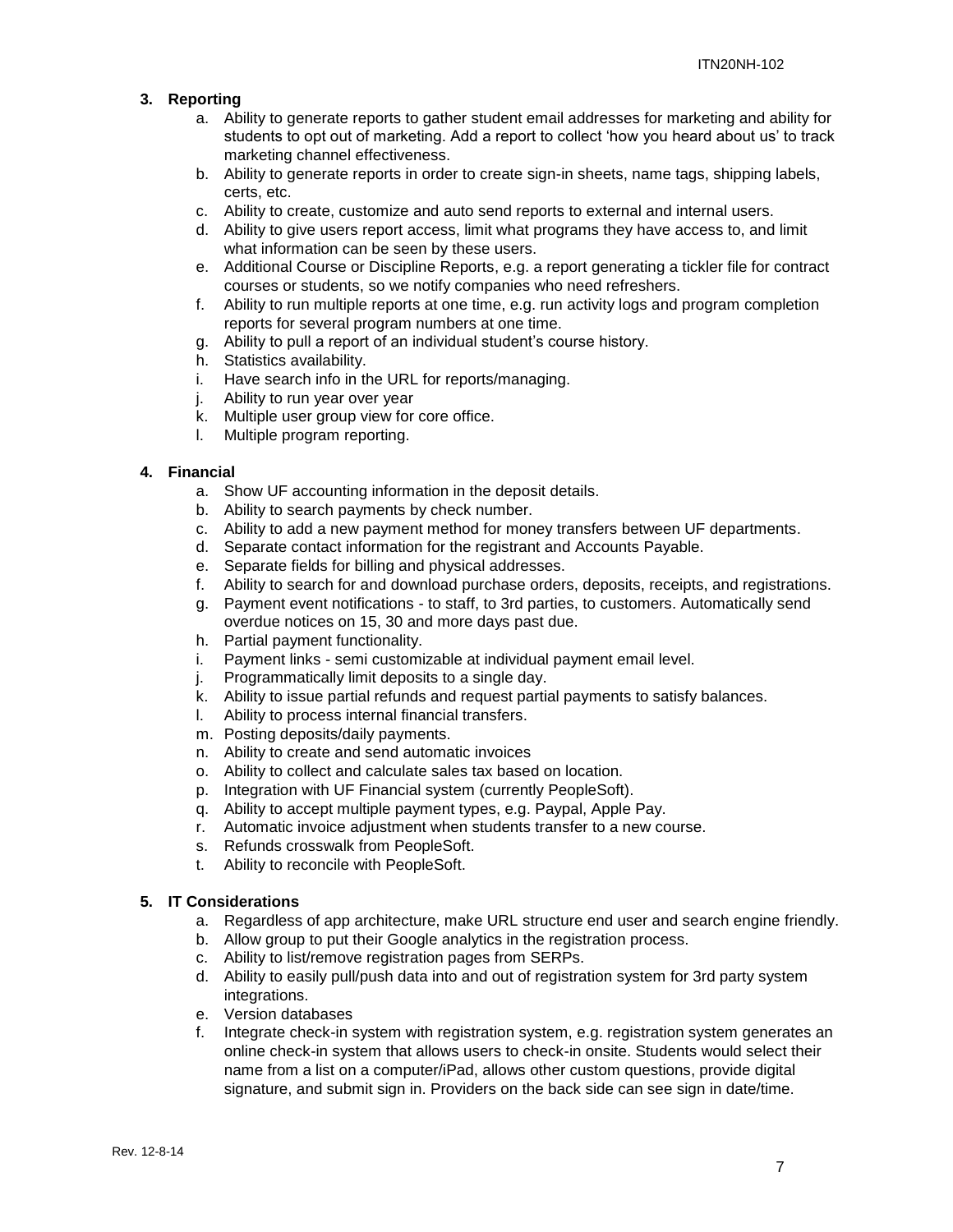Attendance is automatically logged in the system, but specific hours attended can be added manually by provider before certificate is generated.

g. Logging

## **6. Professional Development – Online Courses**

- a. Must integrate with CRM, e.g. Salesforce
- b. Programs grouping of courses together in a sequential fashion.
- c. An "incomplete" and "failed" button for students who do not complete the course.
- d. Ability to sync an automatic survey to be sent when students complete a course.
- e. Ability to recommend other courses based upon previous courses attended.

#### **7. Miscellaneous**

- a. Must be able to link into Learning Management System (Currently Canvas) after a student registers for a course
- b. Ability to link to multiple databases
- c. Ability to connect to university systems and be able to verify users based on unique identifier created the university
- d. Ability to collect information to be used for underage documentation for UF.
- e. Certificate generation.
- f. Ability to ensure unique identification number per user.
- g. Repeat students must be able to obtain their original ID number before registering for their next course.
- h. Capability to enter and track certificate expiration dates.
- i. A check box for blended courses and contract courses.
- j. Ability to track student progress in Learning Management System (Canvas).
- k. Ability to track course completions.
- l. Badging.
- m. Ability to embed registration form into a webpage rather than link to external page.
- n. Ability to auto-generate customizable name tags.
- o. Ability to create gradable quiz and send to registrants. If student passes quiz, a system generated certificate is auto-emailed to them.

#### **Guiding Principles**

a. UF is aware that there may not be a "one solution" system' therefore the registration system should allow other software systems to connect or hook-in to serve current, emerging and future needs.

## <span id="page-7-0"></span>**1.3 Term of Agreement**

The term of this Agreement will be for an initial period of 3 years, with an option to renew based on satisfactory performance and the written approval of both parties for up to two (2) additional one (1) year periods.

#### <span id="page-7-1"></span>**1.4 Coverage and Participation**

The intended coverage of this ITN and any Agreement resulting from this solicitation shall be for the use of all Departments at the University of Florida. With the consent and agreement of the Successful Vendor, other state universities, community colleges, district school boards, other educational institutions, and other governmental agencies, may assess and access an Agreement resulting from this solicitation issued and administered by the University of Florida.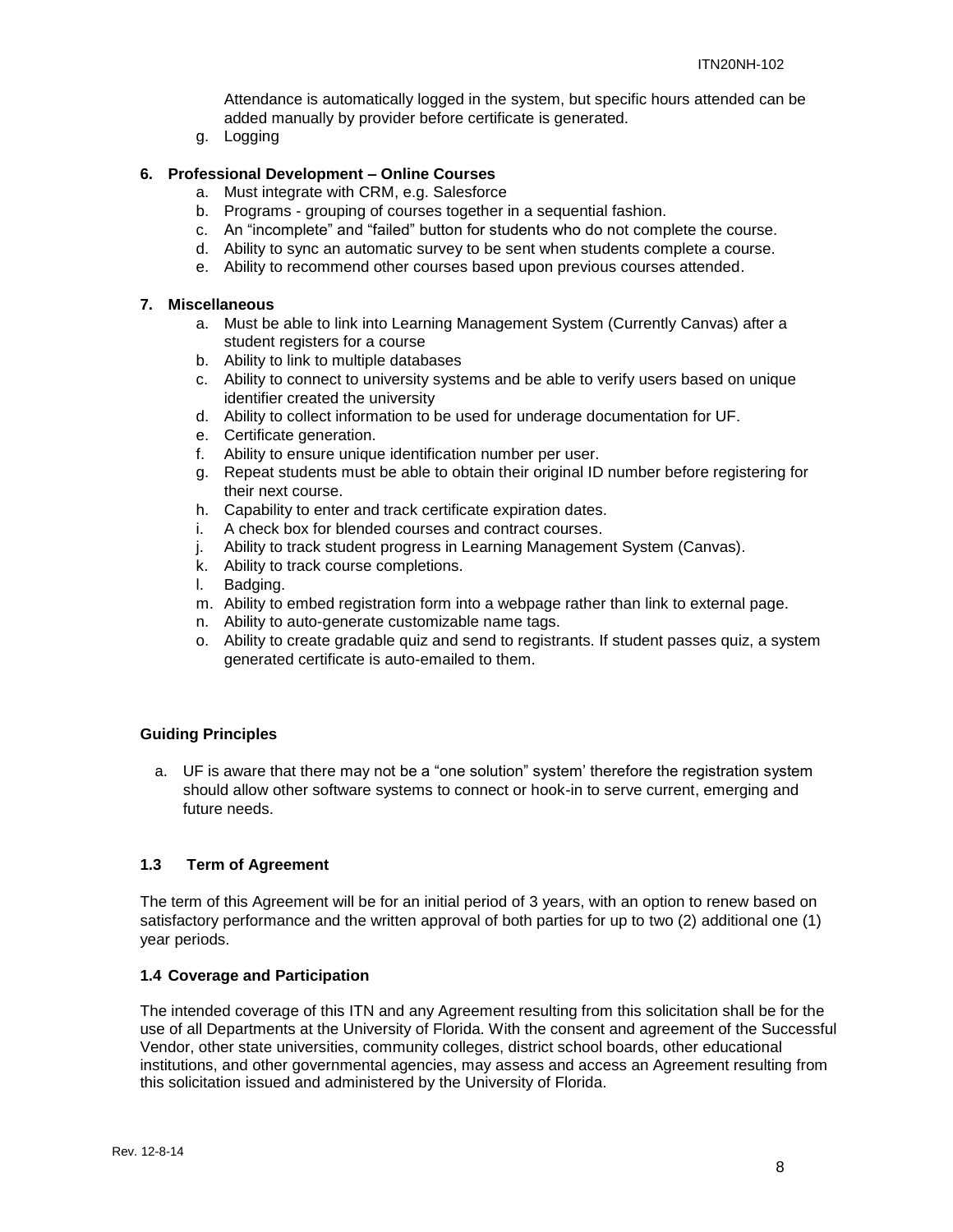The University reserves the right to add and/or delete elements, or to change any element of the coverage and participation at any time without prior notification and without any liability of any kind or amount.

## <span id="page-8-0"></span>**1.5 University Demographics**

The University of Florida is a public land-grant, sea-grant and space-grant research university. The state's oldest, largest, and most comprehensive university, UF is ranked number eight in public universities by U.S. News & World Report in 2019. Classified as a "Research University with Very High Research" by the Carnegie Foundation, UF is one of 62 elected member institutions of the Association of American Universities. Fall 2018 enrollment stood at 56,079. UF research spending reached a record \$837.6 million in fiscal year 2018 and has helped launch more than 190 start-ups based on researchers' technologies in the past 15 years. The University contributes more than \$12.5 billion through its research and other activities to Florida's economy each year and realized a 3.14 return on investment in research funding for every state dollar used to hire faculty in preeminent focus areas such as neuroscience, cybersecurity and food security.

The University has a 2,000-acre campus and more than 1,000 buildings (including 170 with classrooms and laboratories). The northeast corner of campus is listed as a historic district on the National Register of Historic Places.

Several qualities distinguish UF among today's leading public research universities. The first is its highly comprehensive breadth on a single campus, facilitating interdisciplinary collaboration among, for example, faculty within the adjacent colleges of journalism, engineering and medicine. The second is its unwavering support from the state of Florida, which has endorsed UF's drive to become one of the nation's very best public research universities – supporting those efforts since 2013 with hundreds of millions of dollars in additional funding to grow its faculty ranks. UF's third exceptional quality is its dynamism. Like the state of Florida, now the nation's third- largest and among its fastest-growing, UF is undergoing rapid transformation as it pursues its overarching aspiration "to be a premier university that the state, nation and world look to for leadership."

For any additional information about the University of Florida, please visit the University's website at [www.ufl.edu.](http://www.ufl.edu/)

## <span id="page-8-1"></span>**2.0 EVALUATION PROCESS AND METHOD OF AWARD**

## <span id="page-8-2"></span>**2.1 Method of Award**

The evaluation of each response to this ITN will be based on its overall competence, compliance, format, and organization. The Award shall be made to the responsive and responsible vendor whose proposal is determined to be the most advantageous to the University of Florida, taking into consideration the following evaluation criteria listed below. Pricing may be a criterion. However, the University is under no obligation whatsoever to select as most responsive the proposal that demonstrates the lowest pricing.

The contract will consist of the University's ITN, the proposal with any and all revisions, award letter, purchase order, and the signed agreement between the parties, as stated in that agreement.

Vendors whose proposals are not accepted will be notified after a final selection has been made by public posting of the selected proposer(s). This public posting functions as the rejection of all other proposals. This posting will be made to <https://procurement.ufl.edu/vendors/schedule-of-bids/>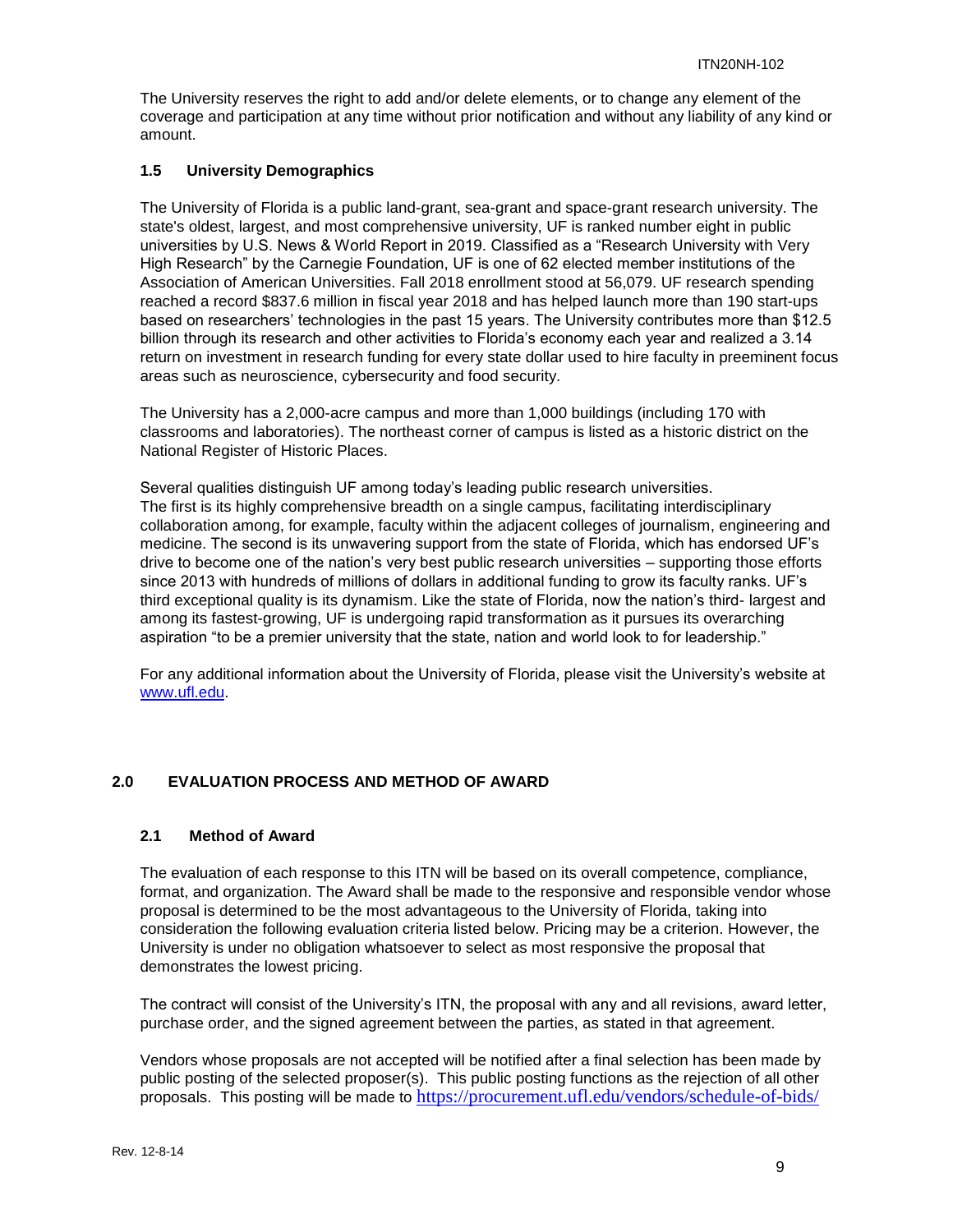## **Evaluation Criteria**

Vendor proposals will be evaluated based upon how well each Vendor's plans meet the University's needs. Specific consideration will be given to the following responses in no particular order or weighting:

- Technology solution: proposal responses demonstration of fulfilling the requirements stated in the ITN: quality and viability of the proposed solution and project implementation plan
- Support of the above Technical Specifications (section 1.2)
- Technical approach and user friendly nature of system
- Vendor Support: The vendor's ability to provide both hardware and software support will be critical to the success of this process
- Implementation Team: Quality and experience of the proposed consulting team and their demonstrated understanding of a successful and efficient Registration System
- Success in similar Higher Education environments & references: Please provide references where this type of equipment has been used successfully at other major Public or Private Universities. US News Top Public or Private Universities is a representation of peer institutions to the University of Florida.
- Pricing and overall value.
- Compliance with UF Terms and Conditions

## <span id="page-9-0"></span>**2.2 Selection, Negotiation, Additional Information**

Although the University reserves the right to negotiate with any vendor or vendors to arrive at its final decision and/or to request additional information or clarification on any matter included in the proposal, it also reserves the right to select the most responsive vendor or vendors without further discussion, negotiation, or prior notice. The University may presume that *any proposal is a best-andfinal offer.*

The University also reserves the right to award to the next highest evaluated, responsive and responsible bidder for any and all groups, subgroups, or items in the event of vendor default, nonperformance, non-compliance or similar issues affecting the University's ability to obtain services at any time throughout the contract period.

#### <span id="page-9-1"></span>**2.3 Pre-Award Presentations**

The University reserves the right to require presentation from any and all vendors, in which they may be asked to provide or they may provide information in addition to that provided in their proposals.

## <span id="page-9-2"></span>**2.4 Pre-Award Negotiations**

The University reserves the right to negotiate prior to award with vendors for purpose of addressing the matters set forth in the following list, which may not be exhaustive.

- Resolving minor difference and typographical errors
- Terms and conditions
- Clarifying necessary details and responsibilities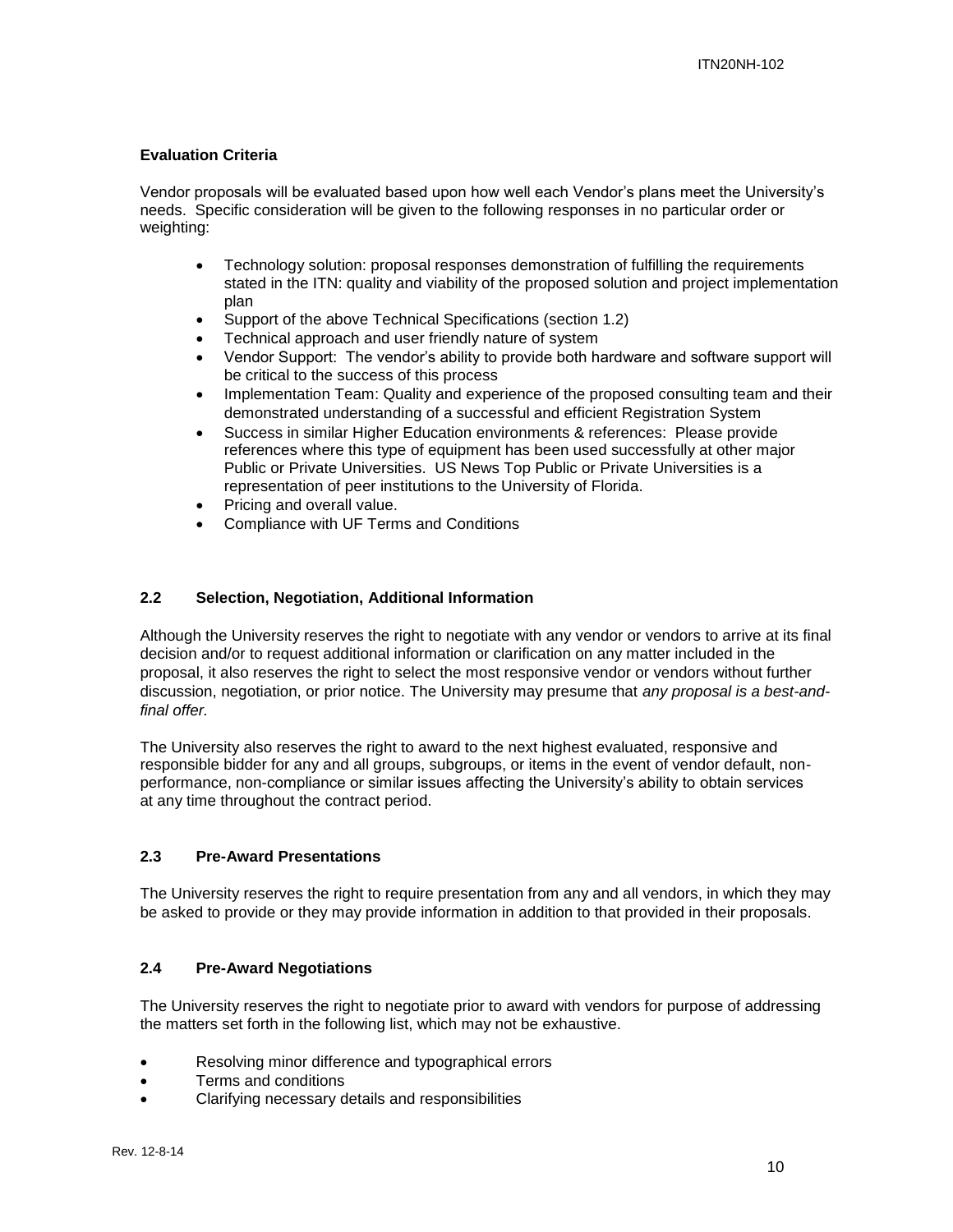- Emphasizing important issues and points
- Receiving assurances from vendors
- Obtaining the lowest and best pricing and/or revenue agreement

## <span id="page-10-0"></span>**2.5 Vendor Protest Procedure; Notice of Proposal Protest Bonding Requirement**

Any vendor protest to a University decision or intended decision with regard to this ITN is subject to Florida Board of Governors' (BOG) Regulations 18.002 and 18.003. Any vendor who files an action protesting a decision or intended decision shall post at the time of the filing the formal written protest, a bond, payable to the University of Florida, in an amount equal to the lessor of 10% of the estimated value of the protestor's proposal or 10% of the University's estimated expenditure during the contract term:, or \$10,000. The bond shall be conditioned upon the payment of all costs which may be adjudged against the vendor. In lieu of a bond, the University will accept a cashier's check or money order in the amount of the bond.

## <span id="page-10-1"></span>**2.6 Contractual Intent/Right to Terminate and Recommence ITN Process**

The University intends to contract with one or more vendors whose proposal(s) are considered to be in the best interests of the University. However, the University may terminate this ITN process at any time up to notice of award, without prior notice, and without liability of any kind or amount. Further, the University reserves the right to commence one or more subsequent ITN processes seeking the same or similar products or services covered hereunder. In the event of cancellation or termination, the University reserves the right to award the contract to another Offeror, cancel in its entirety, or to request new proposals, whichever is in the best interest of University of Florida.

## <span id="page-10-2"></span>**2.7 Effective Period of Proposals**

Under this ITN, the University shall hold that vendors' responses to this ITN shall remain in effect for a period of ninety (90) days following the closing date, in order to allow time for evaluation, approval, and award of the contract. Any vendor who does not agree to this condition shall specifically communicate in its proposal such disagreement to the University, along with any proposed alternatives. This University may accept or reject such proposed alternatives without further notification or explanation.

## <span id="page-10-3"></span>**2.8 Proposal Acceptance/Rejection**

The University reserves the right to reject any or all proposals. Such rejection may be without prior notice and shall be without any liability of any kind or amount to the University. The University shall not accept any proposal that the University deems not to be in its best interests. The University shall reject proposals submitted after the closing date and time.

## <span id="page-10-4"></span>**2.9 Errors and Omissions in Vendors Proposals**

The University may accept or reject any vendor's proposal, in part or in its entirety, if such proposal contains errors, omissions, or other problematic information. The University may decide upon the materiality of such errors, omissions, or other problematic information.

#### <span id="page-10-5"></span>**2.10 Determination of and Information Concerning Vendor's Qualifications**

The University reserves the right to determine whether a vendor has the ability, capacity, and resources necessary to perform in full any contract resulting from this ITN. The University may request from vendors information it deems necessary to evaluate such vendors' qualifications and capacities to deliver the products and/or services sought hereunder. The University may reject any vendor's proposal for which such information has been requested but which the vendor has not provided. Such information may include but is not limited to: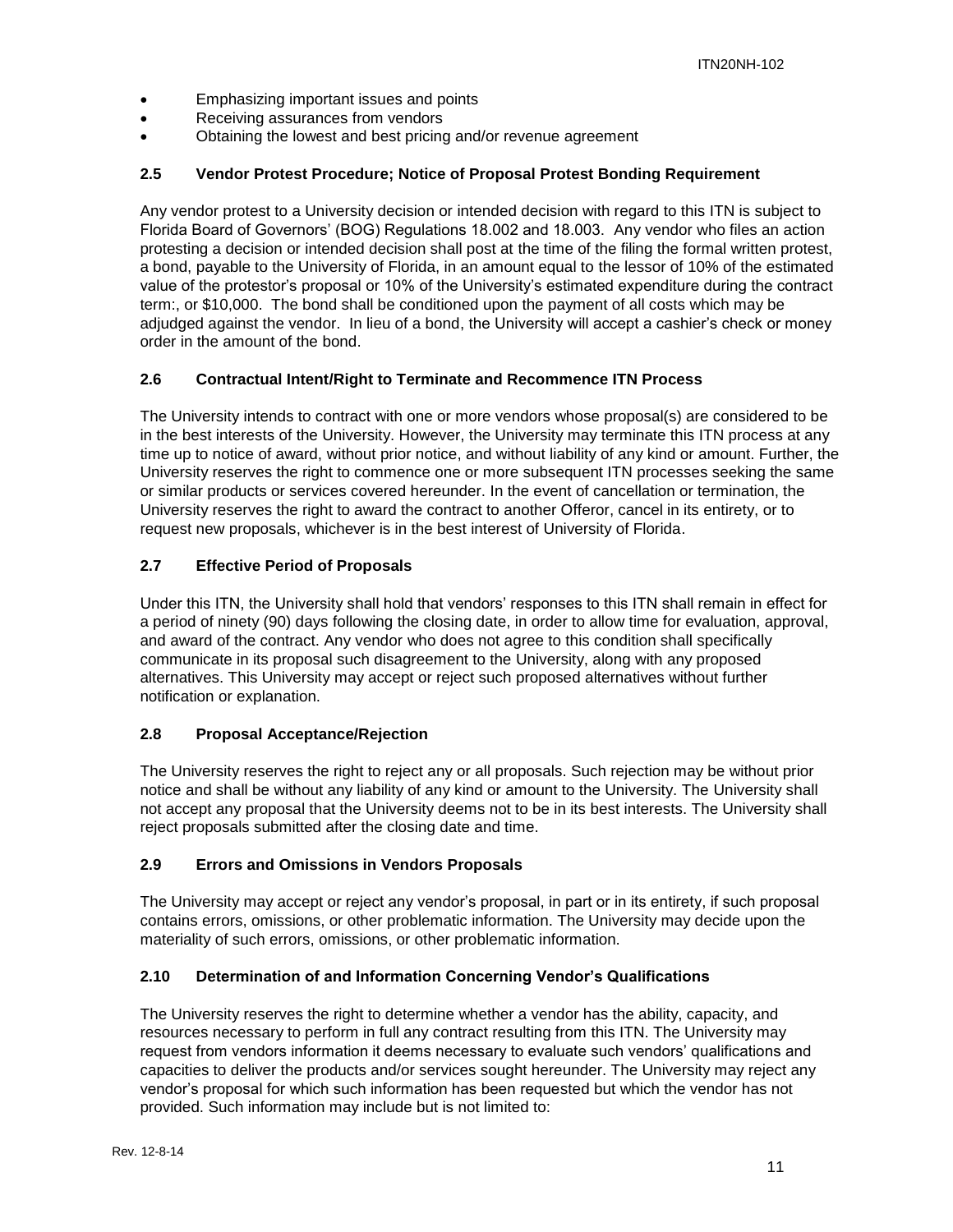- Financial resources
- Personnel resources
- Physical resources
- Internal financial, operating, quality assurance, and other similar controls and policies
- Resumes of key executives, officers, and other personnel pertinent to the requirements of the ITN
- Customer references
- Disclosures of complaints or pending actions, legal or otherwise, against the vendor
- The University reserves the right to check references with current customers as provided by the vendor and with any customers the University identifies

## <span id="page-11-0"></span>**2.11 Apparently Conflicting Information Obtained by Vendor**

The University is under no obligation whatsoever to honor or observe any information that may apparently conflict with any provision herein, regardless of whether such information is obtained from any office, agent, or employee of the University. Such information shall not affect the vendor's risks or obligations under a contract resulting from this ITN.

## <span id="page-11-1"></span>**2.12 Rejection of Vendor Counter-offers, Stipulations and Other Exceptions**

Any vendor exception, stipulation, counter-offer, requirement, and/or other alternative term or condition shall be considered rejected unless specifically accepted in writing by the University and thereafter incorporated into any contract resulting from this ITN.

## <span id="page-11-2"></span>**2.13 Vendor's Need to Use Proprietary Rights of the University**

All information proprietary to the University and disclosed by the University to any vendor shall be held in confidence by the vendor and shall be used only for purposes of the vendor's performance under any contract resulting from this ITN.

#### <span id="page-11-3"></span>**2.14 Public Record**

On the earlier of (i) the time the University provides notice of a decision or intended decision, or (ii) 30 days after the final competitive sealed proposals are all opened, whichever occurs earlier, vendor proposals may be disclosed as public record.

#### <span id="page-11-4"></span>**3.0 SCHEDULE OF EVENTS**

The following is the tentative schedule that will apply to this ITN, but may change in accordance with the University's needs.

07/23/2019 Issuance of ITN 09/2019 Vendor Presentations 09/2019 Award Notification

08/06/2019 –5:30 PM ET Technical Questions/Inquiries Due 08/09/2019 Reponses to Inquires sent out 08/22/2019 -3:30 PM ET **ITN Closes/Opening of Proposals** 

#### <span id="page-11-5"></span>**3.1 Pre-Proposal Conference**

There is no pre-proposal conference scheduled for this solicitation.

The Procurement Staff may choose to call for a pre-proposal conference(s) if, in the sole judgment of the Procurement Staff, there is a need for such conference(s) in order to promote competition.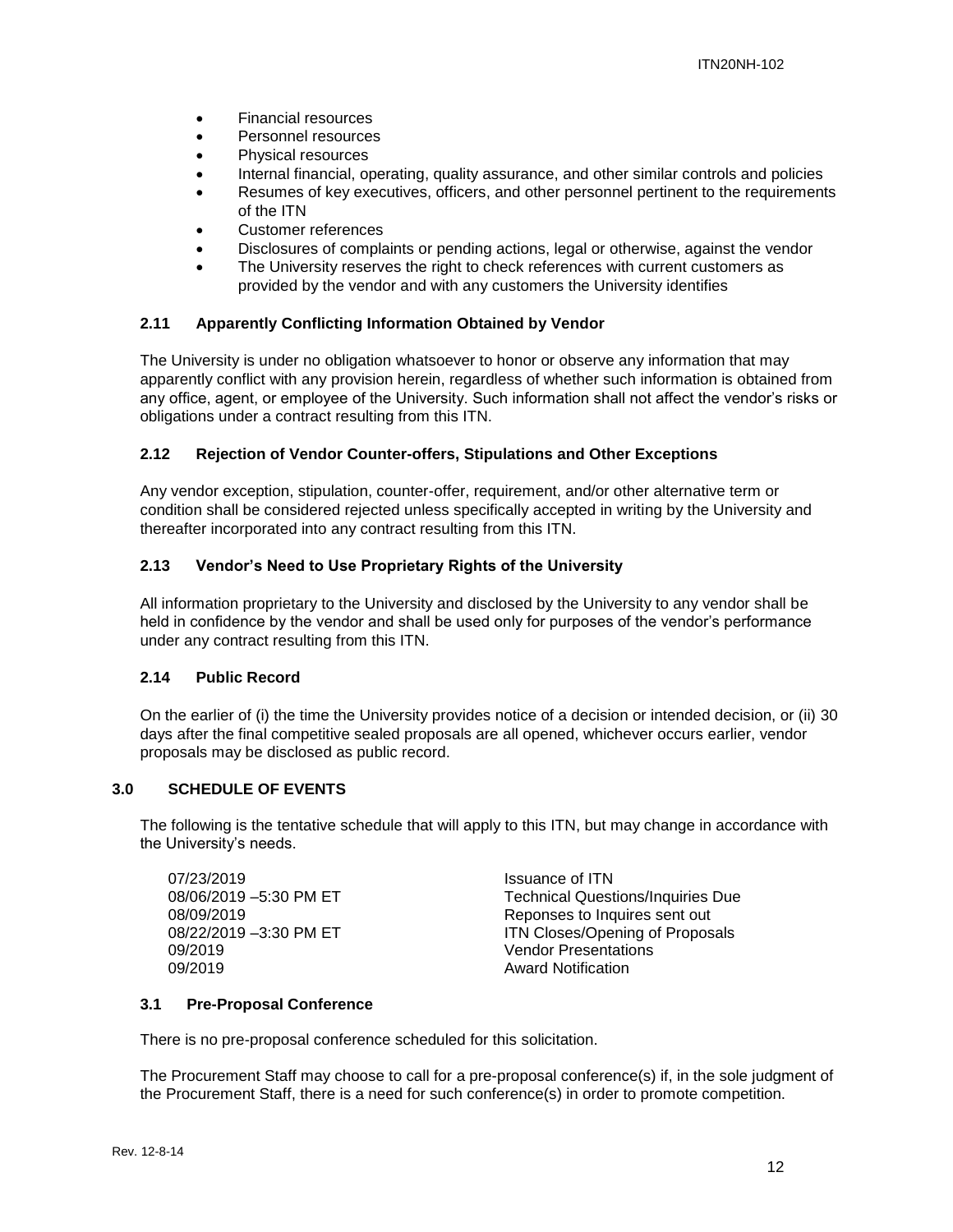#### <span id="page-12-0"></span>**3.2 Pre-Proposal Site Visit**

There is no pre-proposal site visit scheduled for this solicitation.

## <span id="page-12-1"></span>**3.3 Special Accommodations**

If special accommodations are needed in order to attend a pre-proposal meeting or a proposal opening, contact Nicola Heredia or email at nheredia@ufl.edu three (3) business days prior to preproposal meeting or proposal opening.

#### <span id="page-12-2"></span>**4.0 PROPOSAL RESPONSE AND PREPARATION INSTRUCTIONS**

Proposals must be delivered sealed to: University of Florida Procurement Services 971 Elmore Drive Gainesville, FL 32611-5250 on or prior to **08/22/2019 3:30 PM**. ITN20NH-102

#### **The above address is a valid campus address for any courier service.**

It is the vendor's responsibility to assure that the proposal is delivered at the proper time and place of the proposal opening. Proposals which for any reason are not so delivered will not be considered. The University shall not accept proposals received by facsimile or email. The University shall, at the specified closing date and time, open all proposals that are otherwise in order. The University will allow interested parties to attend such opening for purposes of identifying which vendors have responded. The University will make no immediate decision at such time, and there will be no disclosure of any information contained in any proposal until the earlier of (i) the time University provides notice of a decision or intended decision, or (ii) 30 days after the final competitive sealed proposals are all opened, whichever occurs earlier, at which time the vendor proposals become public record. When multiple solicitations have been scheduled to open at the same date and time, the University will open solicitations that have interested individuals present in sequential order by solicitation number. The University will hold unopened any proposals received after the closing date and time, and will not consider such proposals. The University reserves the right to retain or dispose of such proposals at its discretion; however, the University may return such proposals to their related vendors, but only at such vendor's request and at no cost or expense whatsoever to the University.

If only one proposal is received, Procurement may delay the opening in order to determine why other vendors did not respond and to encourage other vendors to respond.

#### <span id="page-12-3"></span>**4.1 Proposal Format Organization**

Original proposal and all copies must be on 8-½ x11 text weight paper, double-sided, using binding tabs that will facilitate the distribution and evaluation of the proposals. Proposals should be printed when possible on paper containing a high level of post-consumer recycle content. Proposals should conform to the tabbed format below as well as the requirements of sections 4.1.2, 4.1.3 and 4.1.4.

#### <span id="page-12-4"></span>**4.1.1 Response Format**

• Submit one (1) copy of the initial response on PC compatible media (CD/DVD or USB flash drive), preferably in Word® and/or Excel®. The original response must contain the original manual signature of the authorized person signing the proposal, and the electronic copy of the proposal.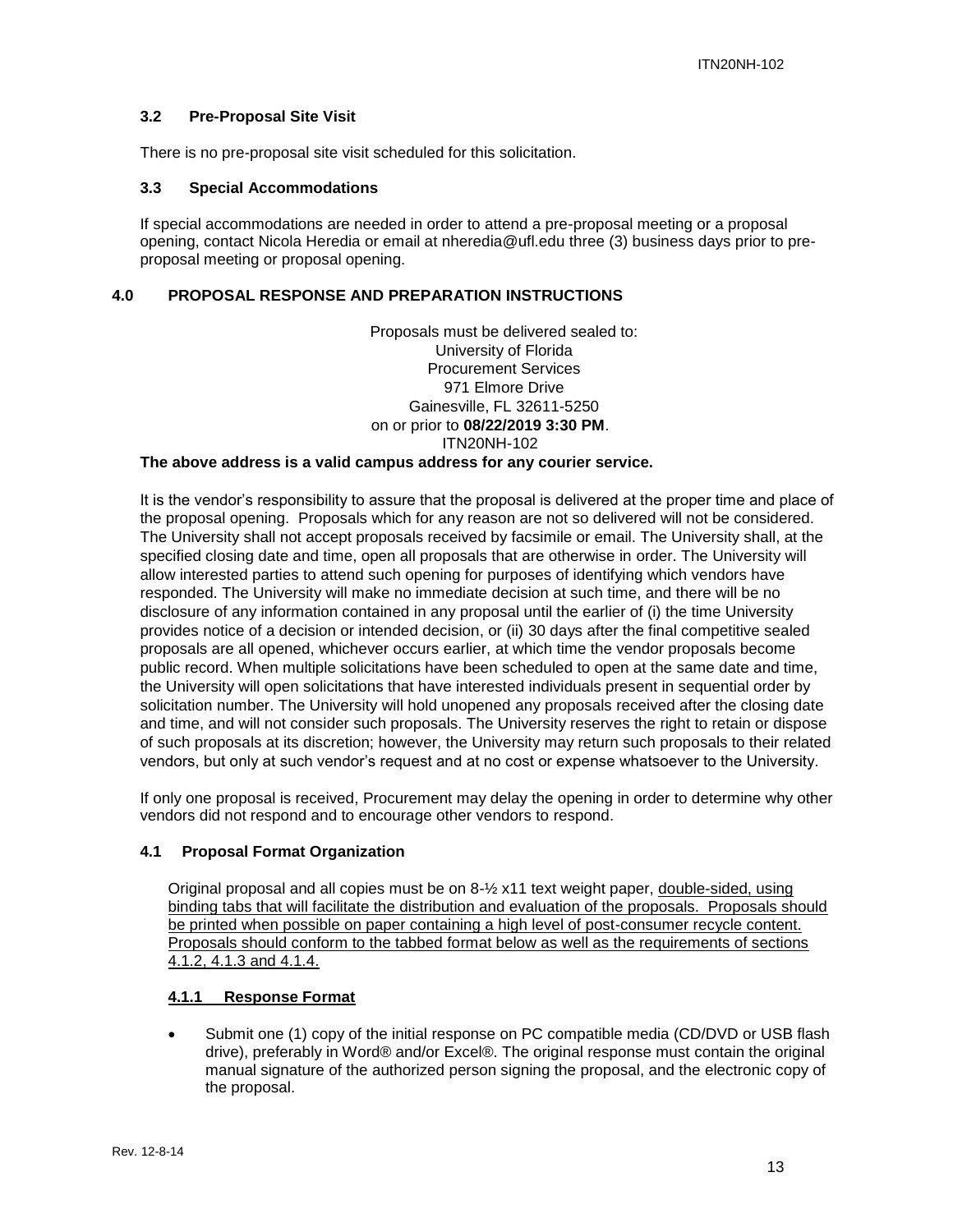- The outer carton of the response must display clearly and conspicuously the following identifying information, The ITN number, name and due date and is sealed; submit one (1) original and four (4) copies of the vendor's proposal in hard copy form.
- The offer's response must include the information and required submittals described, tabbed and numbered as shown below, with all information appearing in the Tab in which it was requested.
- Questions and requests for information may not be rearranged, regrouped, or divided in any way.
- All information and required submittals requested MUST BE in hardcopy and included in your written response.

## *Failure to adhere to this condition may cause your response to be rejected without further evaluation.*

- Information submitted that is not requested by the University may be considered to be supplemental, not subject to evaluation by the committee members.
- If there is any information or required submittals which due to size or binding cannot be incorporated following the proper tab, the vendor must provide information following the numbered tab, telling the evaluator where the information can be found in the response.
- Tabular / Paginated Format:
	- o **Tab 1**: Completed and signed Certification of Proposal form, and/or signed and completed acknowledgement forms for any addenda issued.
	- o **Tab 2**: A one to two page executive summary of the vendor's proposal, including brief descriptions of the company's expertise, experience and knowledge of implementation of large online registration and management technology solutions, and how the vendor plans to address the University's requirements.
	- o **Tab 3**: A detailed description of the proposed technology solution, the Project Implementation Plan, and completed copy of Attachment 1. Proposers must provide a detailed project plan including work breakdown by major milestones and tasks as well as a timeline and the expected involvement of the consultant and University team members.
	- o **Tab 4**: Contact name(s) and title(s) of the individual(s) to be included in the Implementation Team, with information pertaining to their experience with projects similar in size and scope, as well as their ability to work with a large bureaucracy to resolve problems and offer efficient solutions. Please include an Organizational chart beginning with the proposed implementation team through CEO of your company.
	- o **Tab 5**: A listing of the company projects/customers similar in size and scope to the services described in the ITN, both current and past customers. This list must include the name, address, telephone, and email address of the client contract administrator. If applicable, please list examples of services rendered in the State of Florida, particularly within institutions of higher learning.
	- o **Tab 6:** A pricing schedule demonstrating the total cost of the product including installation, maintenance, warranty, technology refresh, support, reassessment and any value-added benefits.
	- o **Tab 7:** Please provide any additional information considered essential to the proposal and not specifically requested in other sections such as exceptions to any terms and conditions within the ITN. If there is no additional information to present, please state in this section: "There is no additional information we wish to present."

## <span id="page-13-0"></span>**4.1.2 Number of Proposal Copies to be Furnished**

Vendors are to submit one (1) original, of the initial response on PC compatible media (CD/DVD or USB flash drive), preferably in Word®,Excel® or .pdf marked "Original", one original hardcopy and four (4) copies, each marked "Copy".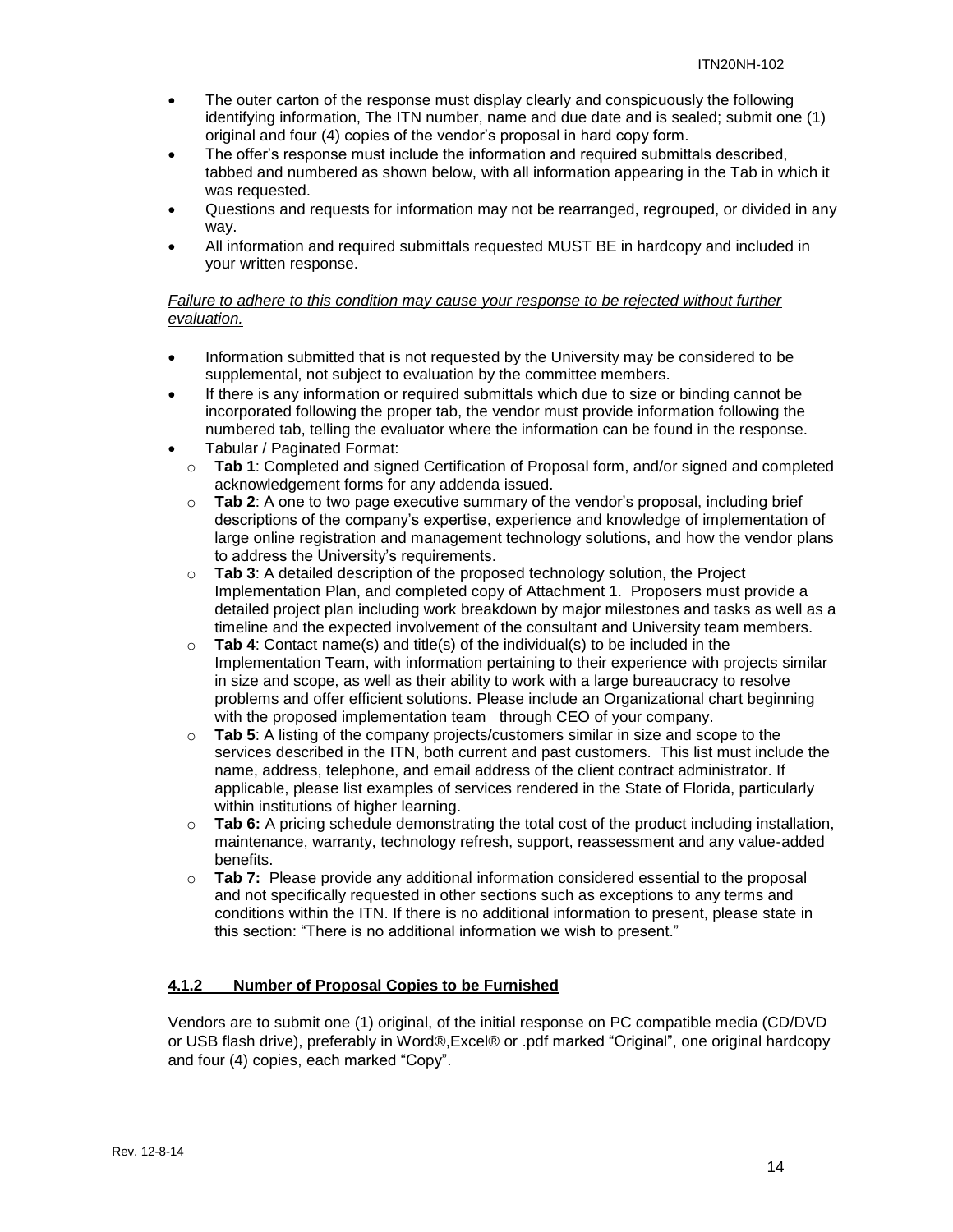## <span id="page-14-0"></span>**4.1.3 Bindings and Marking**

Vendors shall ensure that the original and each copy are individually bound. When submitting more than one (1) proposal, vendors shall ensure that units are clearly marked; for example, as "Original of Proposal One", "Copy One of Proposal One", "Original of Proposal Two", "Copy One of Proposal Two", and so on.

## <span id="page-14-1"></span>**4.1.4 Marking of Envelopes**

Vendors shall ensure that the outer carton of the response must display clearly and conspicuously the following identifying information: ITN #: ITN20NH-102 Opening date and time: 08/22/2019 3:30PM ET

## <span id="page-14-2"></span>**4.1.5 Proposal Costs**

The University is not liable in any manner or to any extent for any cost or expense incurred by any vendor in the preparation, submission, presentation, or any other action connected with proposing or otherwise responding to this ITN. Such exemption from liability applies whether such costs are incurred directly by the vendor or indirectly through the vendor's agents, employees, assigns or others, whether related or not to the vendor.

## <span id="page-14-3"></span>**4.1.6 Faxes or Emails Not Accepted**

The University shall not accept proposals received by fax or email.

## <span id="page-14-5"></span><span id="page-14-4"></span>**4.2 Requirements of Proposer for Response**

## **4.2.1 Original ITN Document**

Procurement Services shall retain the ITN, and all related terms and conditions, exhibits and other attachments, in original form in an archival copy. Any modification of these, in the vendor's submission, is grounds for immediate disqualification.

## <span id="page-14-6"></span>**4.2.2 Vendor's Understanding of the ITN**

In responding to this ITN, the vendor accepts the responsibility fully to understand the ITN in its entirety, and in detail, including making any inquiries to the University as necessary to gain such understanding. The University reserves the right to disqualify any vendor who demonstrates less than such understanding. Further, the University reserves the right to determine, at its sole discretion, whether the vendor has demonstrated such understanding. Related to this, the University's right extends to cancellation of award if award has been made. Such disqualification and/or cancellation shall be at no fault, cost or liability whatsoever to the University.

## <span id="page-14-7"></span>**4.2.3 University Provides Information in Good Faith without Liability**

All information provided by the University in this ITN is offered in good faith. Individual items are subject to change at any time. The University makes no certification that any item is without error. The University is not responsible or liable for any use of the information, or for any claims attempted to be asserted there from.

## <span id="page-14-8"></span>**4.2.4 Verbal versus Written Communication**

Verbal communication shall not be effective unless formally confirmed in writing by the specified University Procurement staff in charge of managing this ITN's process. In no case shall verbal communication override written communication.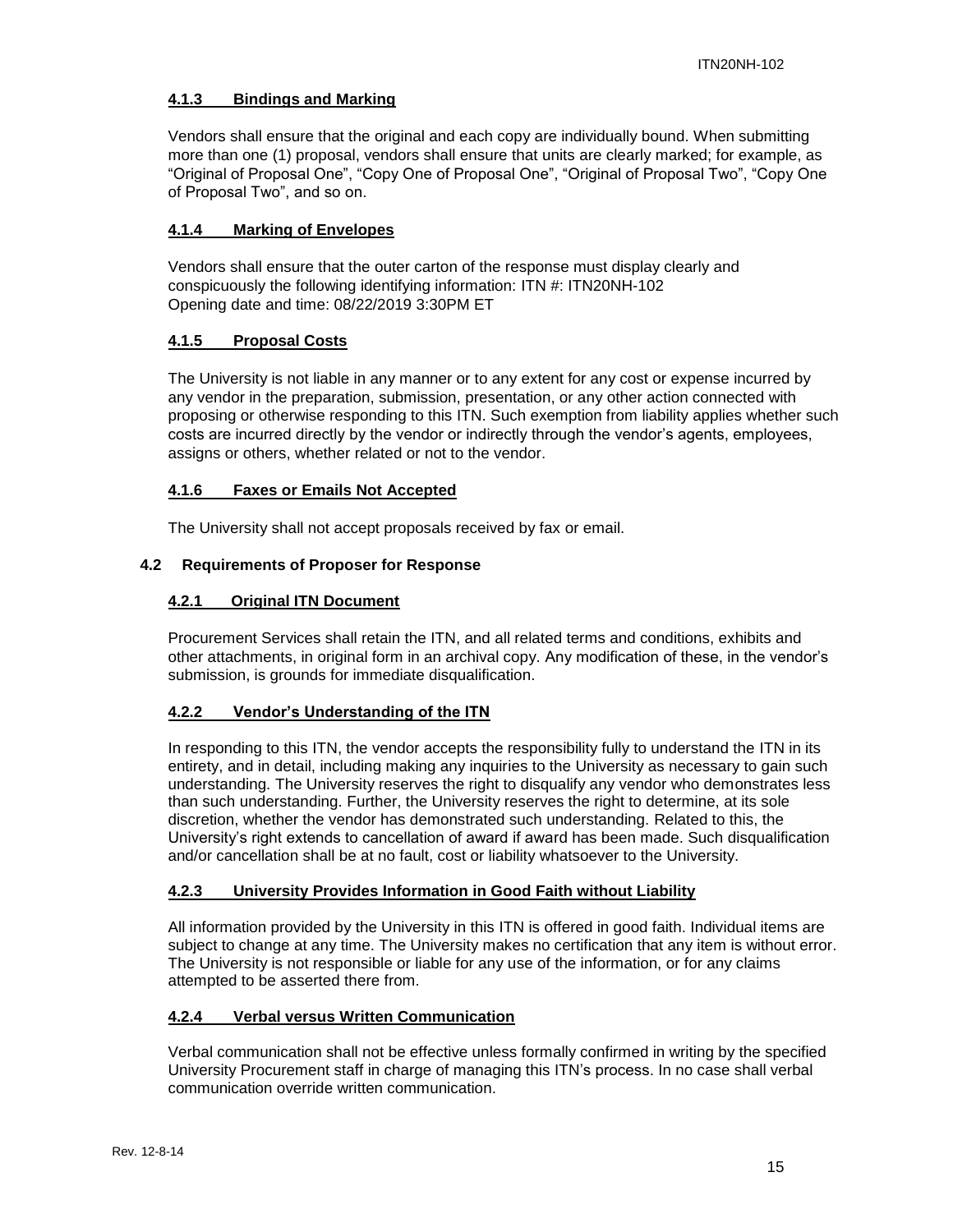#### <span id="page-15-0"></span>**4.2.5 Questions, Communications and Inquires between the University and Vendors**

Vendor inquiries, questions and requests for clarification related to this ITN are to be directed, in writing, to:

> University of Florida Procurement Services 971 Elmore Drive Gainesville, FL 32611-5250

Attn: Nicola Heredia Telephone No: 352-294-1155 Facsimile No: 352-392-8837 E-mail Address: nheredia@ufl.edu

Applicable terms and conditions herein shall govern communications and inquiries between the University and vendors, as they relate to this ITN.

**Informal communications** shall include, but are not limited to, requests from/to vendors or vendors' representatives of any kind or capacity, to/from any University employee or representative of any kind or capacity, with the exception of Procurement Services, for information, comments, speculation, etc. Inquiries for clarifications and information that will not require addenda may be submitted verbally to the Procurement Staff named, above, at any time.

**Formal communications** shall include but are not limited to the following.

• Questions concerning this ITN must be submitted in writing and be received prior to 08/06/2019 5:30 PM/ET.

• Errors and omissions in this ITN and enhancements. Vendors shall bring to the University's attention any discrepancies, errors, or omissions that may exist within this ITN. Vendors shall recommend to the University any enhancements in respect to this ITN, which might be in the University's best interests. These must be submitted in writing and be received prior to

• 08/06/2019 5:30 PM/ET.

• Inquiries about technical interpretations must be submitted in writing and be received prior to 08/06/2019 5:30 PM/ET.

• Inquiries for clarifications/information that will not require addenda may be submitted verbally to the Procurement Staff named above at any time during this process.

- Verbal and/or written presentations and pre-award proposals under this ITN.
- Addenda to this ITN.

Informal communications shall cease on the date of distribution of this ITN and formal communications shall commence. On the date that the University completes the award process for this ITN and executes the resulting contract with the successful Vendor, informal communications may resume and formal communications must cease.

#### <span id="page-15-1"></span>**4.2.6 Addenda and the University's Response to Communications from Vendor**

The University will make a good-faith effort to provide a written response to each question or request for clarification that requires addenda within five (5) University business days.

## *All addenda will be posted to our web site only:*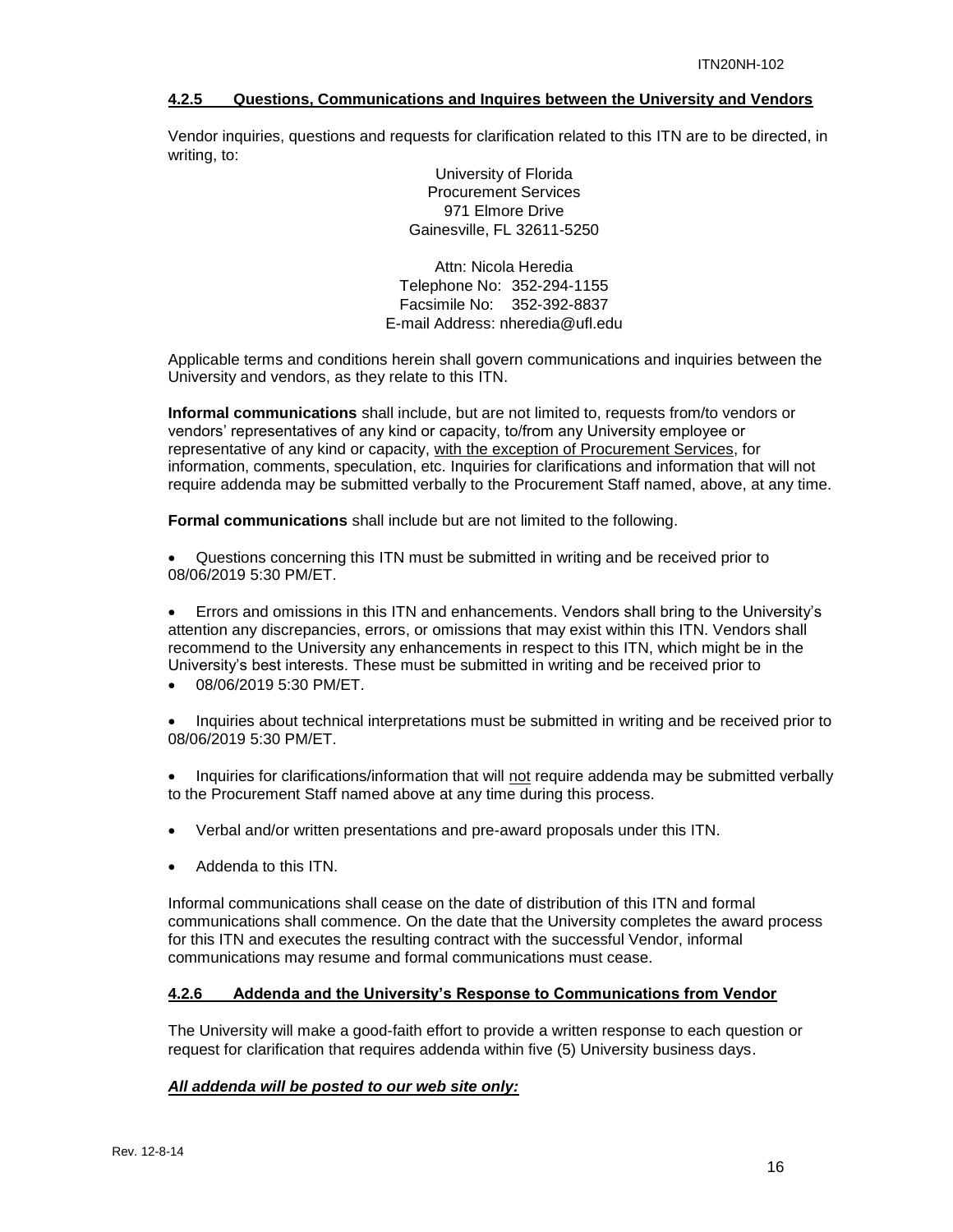## <https://procurement.ufl.edu/vendors/schedule-of-bids/>

#### • *Vendors who want the addenda supplied to them in another form must notify the Procurement Staff listed in Section 4.2.5 above of that request. Otherwise, it will be the vendor's responsibility to check the web site for any additional information and addenda concerning this ITN.*

• The University will not respond to any questions/requests for clarification that require addenda, if received by the University after 08/06/2019 5:30 PM/ET.

#### <span id="page-16-0"></span>**4.2.7 Pricing and/or Revenue Proposal**

.

Vendors shall indicate pricing and/or revenue offers in the appropriate spaces and/or areas provided in this ITN. Vendors shall ensure that any departure from this condition results in an offer that is clearly cross-referenced to the applicable sections within this ITN. For any material departure from this condition, vendors shall provide clear and unambiguous explanations how the departure relates in detail to the applicable sections within this ITN. If the vendor responds with an "All or None" proposal, it shall be clearly and unambiguously marked as such.

The University may presume and hold as the vendor's final offer all pricing and/or revenue offerings, whether stated as amounts or percentages, and/or whether or not offered on an all-ornone basis, if not specified by the vendor. The University may accept or reject in part or entirely the vendor's pricing and/or revenue offerings when such offerings are not on an all-or-none basis. The University prohibits the changing of pricing and/or revenue proposals after the ITN closing date and time. Unless otherwise specifically proposed by the vendor, the University reserves the right to hold such pricing and/or revenue proposal as effective for the entire intended contract term. The University may prescribe the manner and method by which pricing and/or revenue offerings shall be communicated in the vendor's proposal. The University may reject any proposal in which the pricing and/or revenue offering does not conform to such prescribed manner and method.

#### <span id="page-16-1"></span>**4.2.8 Revisions to the ITN**

The University may revise any part of this ITN for any reason by issuing addenda. The University will communicate additional information and addenda to this ITN by posting them on our web site.

<https://procurement.ufl.edu/vendors/schedule-of-bids/>

## • **Vendors that want the revisions supplied to them in another way must notify the Procurement Staff listed in this document of that request. Otherwise, it will be the vendor's responsibility to check the web site for any additional information and addenda concerning this ITN.**

Vendors are responsible for the information contained in such addenda, whether or not they acknowledge receipt. The University is under no obligation to communicate such addenda to vendors who notify the University that they will not be responding this ITN. The University may determine whether an addendum will be considered as part of this ITN and/or as part of any contract resulting there from. The University shall reject vendors' responses to addenda if such responses are received after the ITN closing date and time.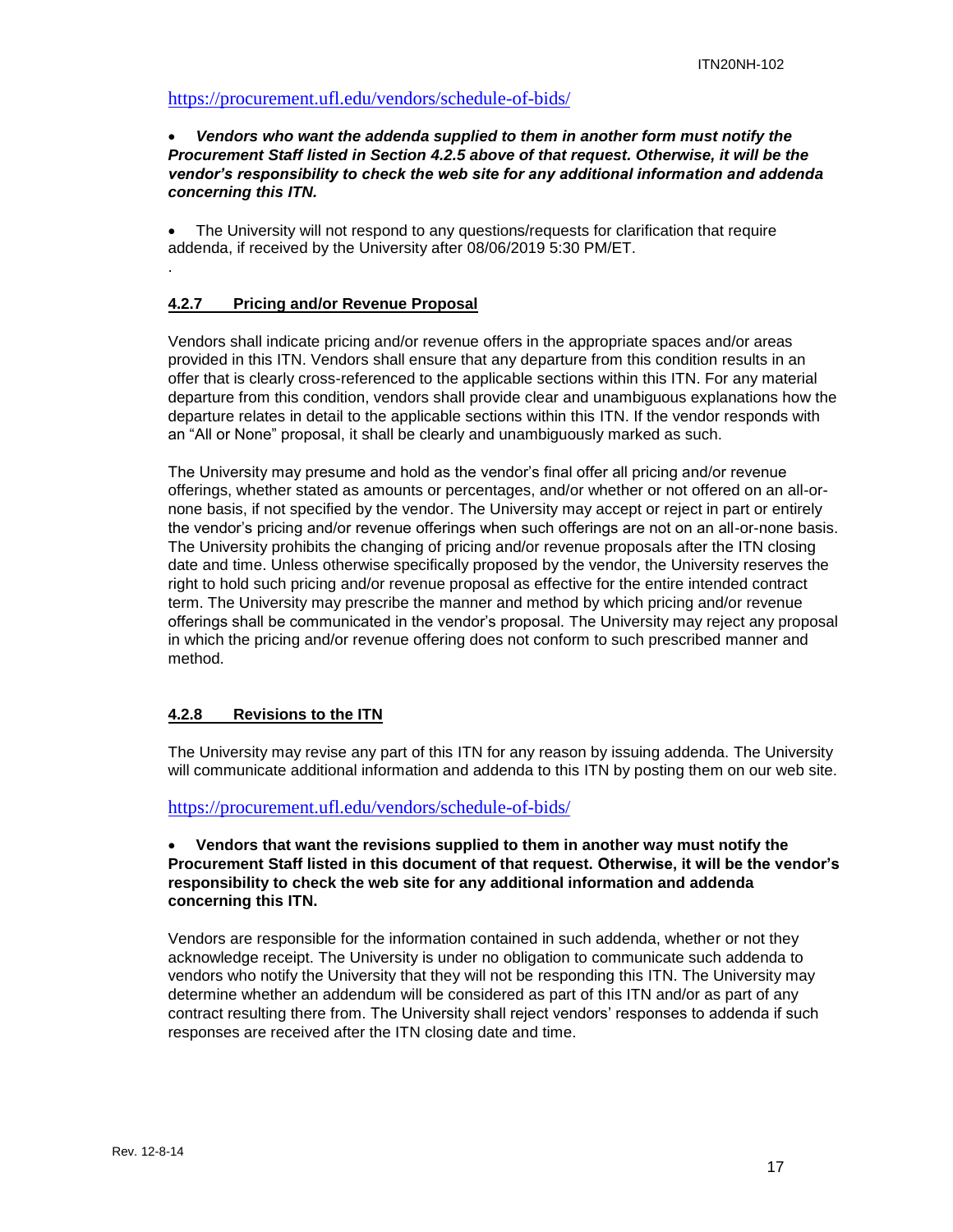## <span id="page-17-0"></span>**4.2.9 Attention to Terms and Conditions**

Vendors are cautioned to thoroughly understand and comply with all matters covered under the Terms and Conditions section of this ITN. The successful Vendor is expected to enter into a form of agreement. The University agreement terms and conditions included in this ITN are intended to be incorporated into this agreement. PROPOSALS THAT ARE CONTINGENT UPON ANY CHANGES TO THESE TERMS AND CONDITIONS MAY BE DEEMED TO BE NON-RESPONSIVE AND MAY BE REJECTED (within the University's sole discretion).

## <span id="page-17-1"></span>**4.2.10 Required Signature**

The University may reject any vendors' response if it is not signed as indicated and/or required by the areas, spaces, or forms provided within this ITN.

## <span id="page-17-2"></span>**4.2.11 Authority to Negotiate**

Representatives of the vendor(s) selected to participate in oral negotiation(s) shall be first required to submit written authorization from the company CEO or CFO attesting to the fact that the company's lead negotiator is authorized to bind the company to the terms and conditions agreed to during negotiations and as contained in the vendor's best and final offer. The provision of such authorization shall be a prerequisite to continuation in the ITN process. The University shall not enter into extensive contract negotiations with the selected vendor(s) after the negotiation process has been completed. If the University determines that a company awarded a contract based on this ITN does not honor all aspects of the agreement reached during the negotiations in the best and final offer, the University reserves the right to immediately cancel the award, and to place the company on the University's suspended vendor list.

Company negotiators must enter the negotiations prepared to speak on behalf of the vendor's company. The University reserves the right to immediately terminate negotiations with any company whose representatives are not empowered to, or who will not, make decisions during the negotiation session. Vendors are reminded that the University may elect not to solicit a best and final offer from any company whose representative(s) have been unable or unwilling to commit to decisions reached during the verbal negotiation process.

## <span id="page-17-3"></span>**4.2.12 Collusion Prohibited**

In connection with this ITN, vendor collusion with other vendors or employees thereof, or with any employee of the University, is prohibited and may result in vendor disqualification and/or cancellation of award. Any attempt by the vendor, whether successful or not, to subvert or skirt the principles of open and fair competition may result in vendor disqualification and/or cancellation of award. Such disqualification and/or cancellation shall be at no fault or liability whatsoever to the University.

## <span id="page-17-4"></span>**4.2.13 Improper Business Relationships/Conflict of Interest Prohibited**

In connection with this ITN, each vendor shall ensure that no improper, unethical, or illegal relationships or conflict of interest exists between or among the vendor, the University, and any other party to this ITN. The University reserves the right to determine the materiality of such relationships, when discovered or disclosed, whether intended or not; and to decide whether or not vendor disqualification and/or cancellation of award shall result. Such disqualification and/or cancellation shall be at no fault or liability whatsoever to the University.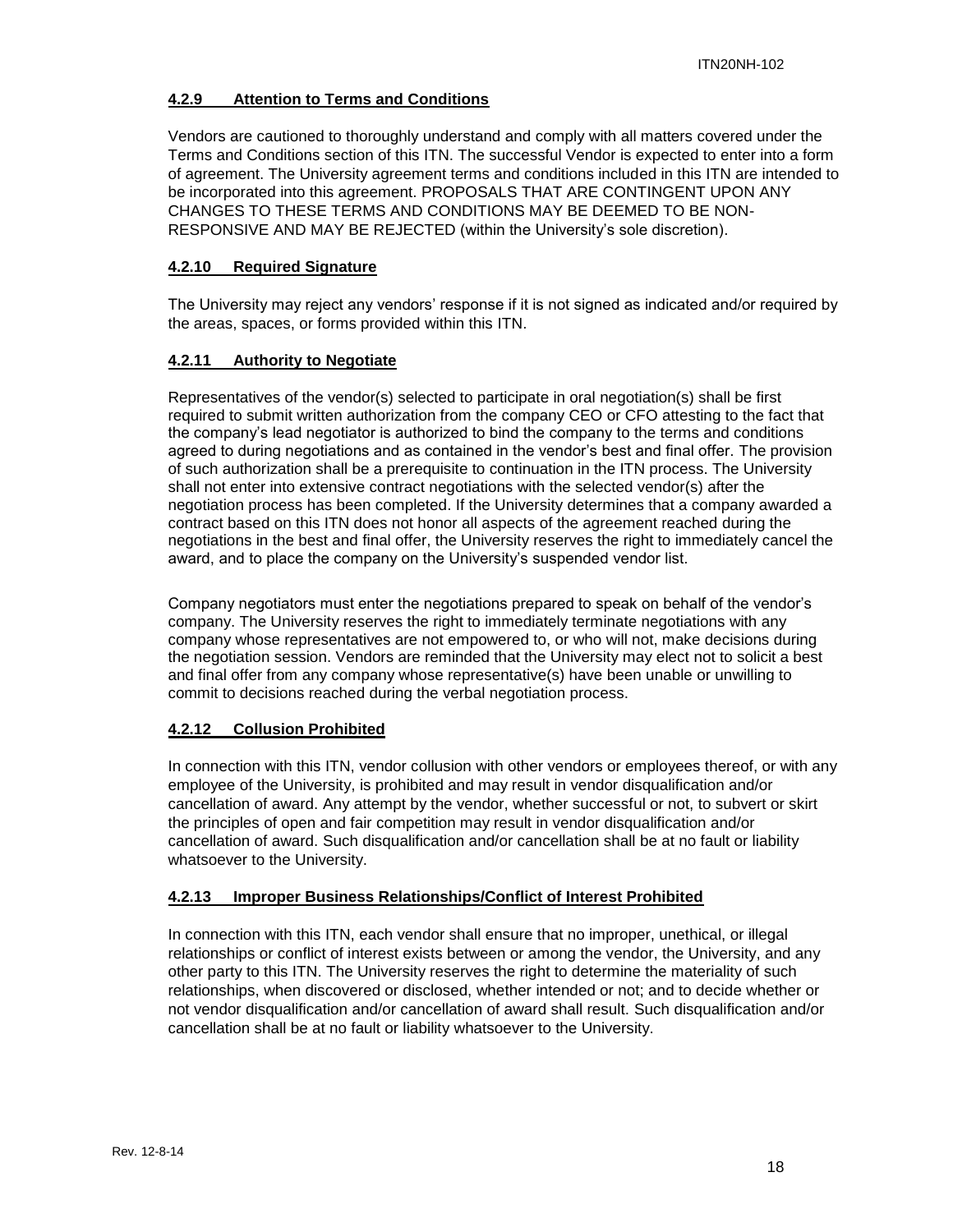## <span id="page-18-0"></span>**4.2.14 Corrections, Changes, and Providing Information on Forms within the ITN**

Vendors shall ensure that an authorized individual initials each correction using pen and ink. Vendors shall use pen and ink or typewriter in providing information directly on pages, or copies thereof, contained within this ITN.

#### <span id="page-18-1"></span>**4.2.15 Intentionally Omitted**

#### <span id="page-18-2"></span>**4.2.16 Anti-Kickback**

In compliance with FAR 52.203-7, the University has in place and follows procedures designed to prevent and detect violations of the Anti-Kickback Act of 1986 in its operations and direct business relationships.

## <span id="page-18-3"></span>**4.2.17 Withdrawal of ITN**

Vendors may withdraw their proposals any time prior to the ITN closing date. Vendors may request to withdraw their proposals after the ITN closing date and time prior to selection and notice of award. The University shall have sole authority to grant or deny such a request. In the event the University grants such a request, it may withhold issuing future ITN's to such vendors.

#### <span id="page-18-4"></span>**4.2.18 University's Right to Use Vendor's Ideas/Proprietary Information**

**If the vendor needs to submit proprietary information with the proposal, the vendor shall ensure that it is enclosed in a separate envelope from the proposal and that it is clearly designated and conspicuously labeled as such.** Vendors who submit responses with information noted as proprietary may be asked to substantiate why the information is proprietary or is otherwise exempt from a public records request under Florida Law.

Selection or rejection of the proposal shall not affect the University's right of use. Provided, however, that the University will, in good faith, honor any vendor information that is clearly designated and conspicuously labeled as proprietary when the University concurs that the information is proprietary, and that trade secrets or other proprietary data contained in the proposal documents shall be maintained as confidential in accordance with procedures promulgated by the Procurement Staff and subject to limitations in Florida or Federal law. Pricing information cannot be considered proprietary. The University shall not be liable in any manner or in any amount for disclosing proprietary information if such information is not clearly so designated and conspicuously so labeled. The University shall likewise not be liable if it did not know or could not have reasonably known that such information was proprietary.

Should a request be made of the University for access to the information designated confidential or trade secret by the bidder and, on the basis of that designation, the University denies the request, the bidder may be responsible for all legal costs necessary to defend such action if the denial is challenged in a court of law.

#### <span id="page-18-5"></span>**5.0 DEFINITIONS**

## <span id="page-18-6"></span>**5.1 Agreement/Contract**

All types of agreements entered into by the University of Florida, regardless of what they may be called, for the procurement of materials, services or construction, or the disposal of materials. Meaning is interchangeable.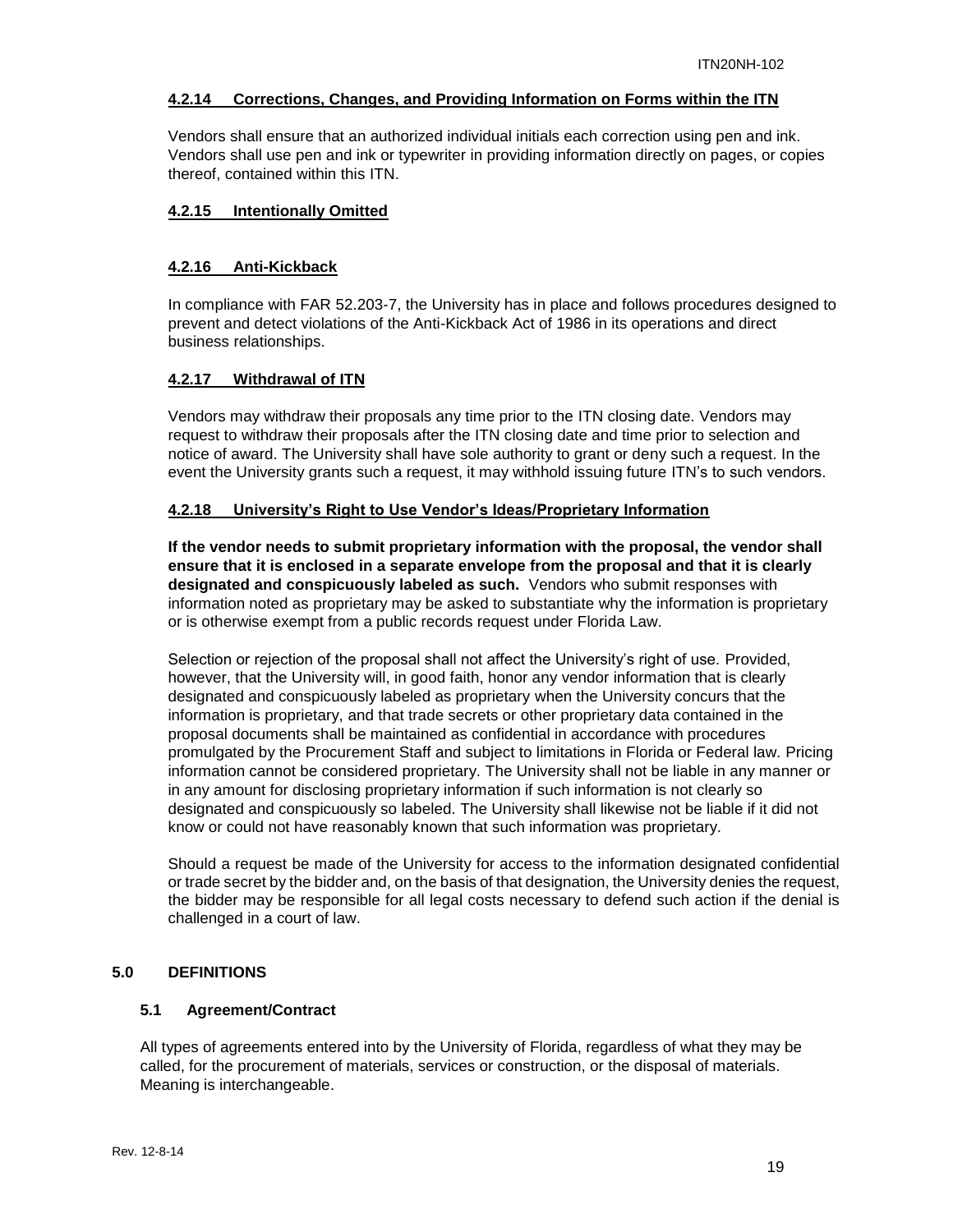#### <span id="page-19-0"></span>**5.2 Customer**

Unless otherwise implied by the context of the specific provision within this ITN, "Customer" means a customer of the vendor, other than the University.

#### <span id="page-19-1"></span>**5.3 May, Should**

Indicates something that is not mandatory, but permissible, recommended, or desirable.

#### <span id="page-19-2"></span>**5.4 Must, Shall, Will**

Indicates a mandatory requirement. Failure to meet these mandatory requirements may result in rejection of your proposal as non-responsive.

#### <span id="page-19-3"></span>**5.5 Proposal**

The entirety of the vendor's responses to each point of this ITN, including any and all supplemental offers or information not explicitly requested within this ITN.

#### <span id="page-19-4"></span>**5.6 Proprietary Information**

Information held by the owner that if released to the public or anyone outside the owner's organization, would be detrimental to its interests. It is an issue of fact rather than opinion. Pricing and/or revenues cannot be considered proprietary.

#### <span id="page-19-5"></span>**5.7 Provider**

Any entity responding to this ITN, or, if selected, the vendor entering into a contract with University.

#### <span id="page-19-6"></span>**5.8 Invitation to Negotiate (ITN)**

A competitive negotiation process. It is not to be confused with an Invitation to Bid (ITB), in which goods or services are precisely specified and price is substantially the only competitive factor. This ITN provides the University the flexibility to negotiate to arrive at a mutually agreeable relationship. Price will be considered, but will not be the only factor of evaluation.

#### <span id="page-19-7"></span>**5.9 Respondent**

Any entity responding to this ITN, or, if selected, the vendor entering into a contract with University.

#### <span id="page-19-8"></span>**5.10 Response**

Same as Proposal

#### <span id="page-19-9"></span>**5.11 Successful Vendor**

Any entity responding to this ITN, or, if selected, the vendor entering into a contract with University.

#### <span id="page-19-10"></span>**5.12 Supplement Agreement**

Any supplement terms and conditions agreed to by the parties in writing taking precedence over all other documents governing the transaction.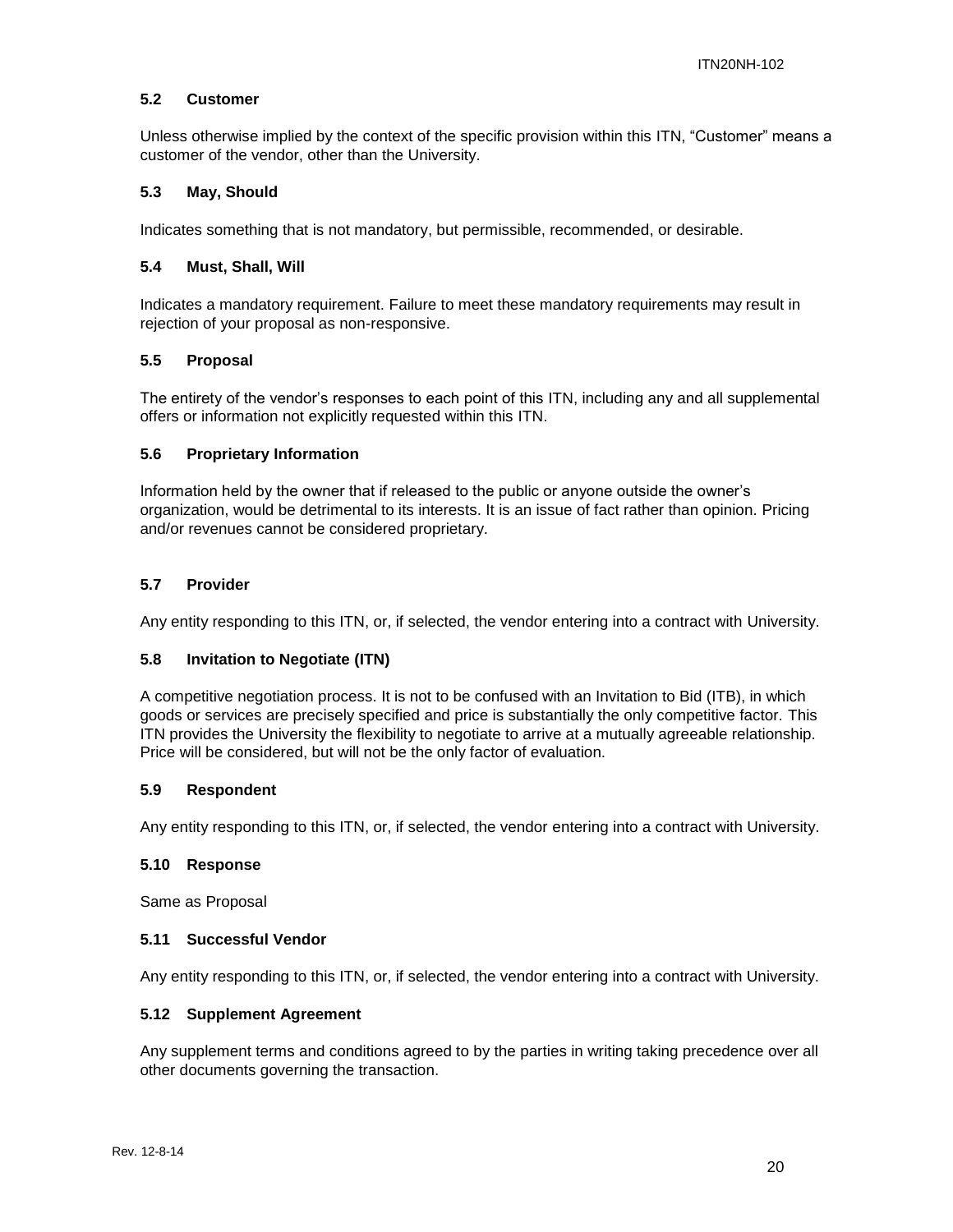## <span id="page-20-0"></span>**5.13 Supplier**

Any entity responding to this ITN, or, if selected, the vendor entering into a contract with University.

## <span id="page-20-1"></span>**5.14 University of Florida, UF or University**

Same as The University of Florida Board of Trustees, a public body corporate of the State of Florida; throughout the document the term UF, University and University of Florida is used interchangeably.

## <span id="page-20-2"></span>**5.15 Vendor**

Any entity responding to this ITN, or, if selected, the vendor entering into a contract with University.

## <span id="page-20-3"></span>**5.16 Vendor's Proposal**

Same as Proposal

#### <span id="page-20-4"></span>**5.17 Vendor's Response**

Same as Proposal

## <span id="page-20-5"></span>**6.0 AGREEMENT TERMS AND CONDITIONS**

The following are the Terms and Conditions that will become part of any Agreement consummated between the University and the Successful Vendor and are not subject to negotiation or alteration by the Successful Vendor. Therefore, the Successful Vendor will be expected to execute an Agreement containing the provisions set forth in this section, or substantially similar provisions as University deems prudent or necessary. This list of provisions is not exhaustive or indicative of every provision that will be contained in the Agreement, but rather identifies particular terms and conditions of which the vendor should be aware. In the event of a conflict between any provisions contained in any of the documents governing this transaction, the following shall be the order of precedence: Agreement; Invitation to Negotiate; Proposal.

#### <span id="page-20-6"></span>**6.1 Actions of Successful Vendor**

The University is under no obligation whatsoever to be bound by the actions of any Successful Vendor with respect to third parties. The Successful Vendor is not a division or agent of the University.

#### <span id="page-20-7"></span>**6.2 Advertising**

The Successful Vendor shall not advertise or publish information concerning the Agreement without prior written consent of the University. The University shall not unreasonably withhold permission.

#### <span id="page-20-8"></span>**6.3 Americans with Disabilities Act**

The Successful Vendor shall comply with all applicable provisions of the Americans with Disabilities Act and applicable federal regulations under the act.

#### <span id="page-20-9"></span>**6.4 Certification**

By signature on the "Proposal Certification" form included under Section 7.0, the Vendor certifies that the submission on the proposal did not involve collusion or other anti-competitive practices. The Vendor has not given, offered to give, nor intends to give at any time hereafter any economic opportunity, future employment, gift, loan, gratuity, special discount, trip, favor, or service to a public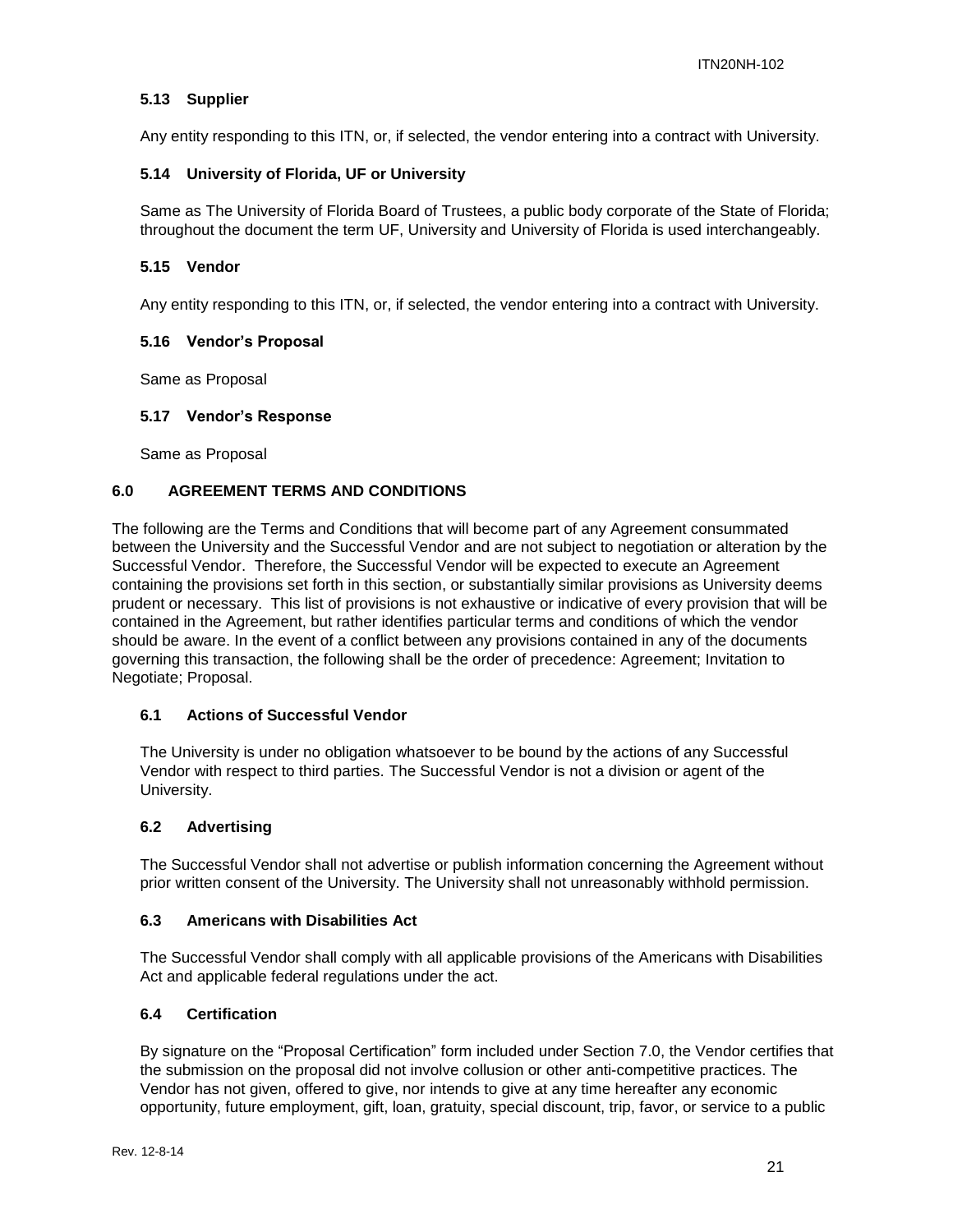servant in connection with the submitted proposal. In addition, Vendor certifies whether or not an employee of the University has, or whose relative has, a substantial interest in any Agreement subsequent to this ITN. Vendor also certifies their status with regard to debarment, or suspension by any federal entity.

Failure to provide a valid signature affirming the stipulations required by this clause shall result in the rejection of the submitted proposal and, if applicable, any resulting Agreement. Signing the certification with a false statement shall void the proposal and, if applicable, any resulting Agreement. Any resulting Agreement may be subject to legal remedies provided by law. Vendor agrees to promote and offer to the University only those services and/or materials as stated in and allowed for under resulting Agreement(s).

## <span id="page-21-0"></span>**6.5 Conflict of Interest**

The award hereunder is subject to the provisions of Chapter 112, F.S. Vendors must disclose with the proposal the name of any officer, director, or agent who is also an employee of the University of Florida. Further, all Vendors must disclose the name of any University employee who owns, directly or indirectly, an interest of five percent (5%) or more in the Vendor's firm or any of its branches.

## <span id="page-21-1"></span>**6.6 Discrimination**

An entity or affiliate who has been placed on the discriminatory list may not submit a bid on a contract to provide goods or services to a public entity, may not submit a bid on a contract with a public entity for the construction or repair of a public building or public work, may not submit proposals on leases of real property to a public entity, may not award or perform work as a Vendor, supplier, subcontractor or consultant under contract with any public entity, and may not transact business with any public entity.

## <span id="page-21-2"></span>**6.7 Drug Free Workplace**

The Successful Vendor agrees that in the performance of the Agreement, neither the Successful Vendor nor any employee of the Successful Vendor shall engage in the unlawful manufacture, distribution, dispensing, possession, or use of a controlled substance in conducting any activity covered by the Agreement. The University reserves the right to request a copy of the Successful Vendor's Drug Free Workplace Policy. The Successful Vendor further agrees to insert a provision similar to this statement in all subcontracts for services required.

## <span id="page-21-3"></span>**6.8 Equal Opportunity Statement**

The State Universities have established equal opportunity practices which conform to both the spirit and the letter of all laws against discrimination and prohibit discrimination based on race, creed, color, sex, age, national origin, marital status or religion. To be considered for inclusion as a supplier under this agreement, the vendor commits to the following:

A. The provisions of Executive Order 11246, September 24, 1966, and the rules, regulations, and relevant orders of the Secretary of Labor are applicable to each order placed against this agreement regardless of value.

B. If the vendor expects to receive \$10,000 in orders during the first 12 months of this agreement, a complete certificate of non-segregated facilities shall be attached to the proposal response.

C. If the vendor expects to receive \$50,000 in orders during the first 12 months of this agreement and employs more than 50 people, standard form 100 (EEOO-1) must be filed prior to March 1 of each year.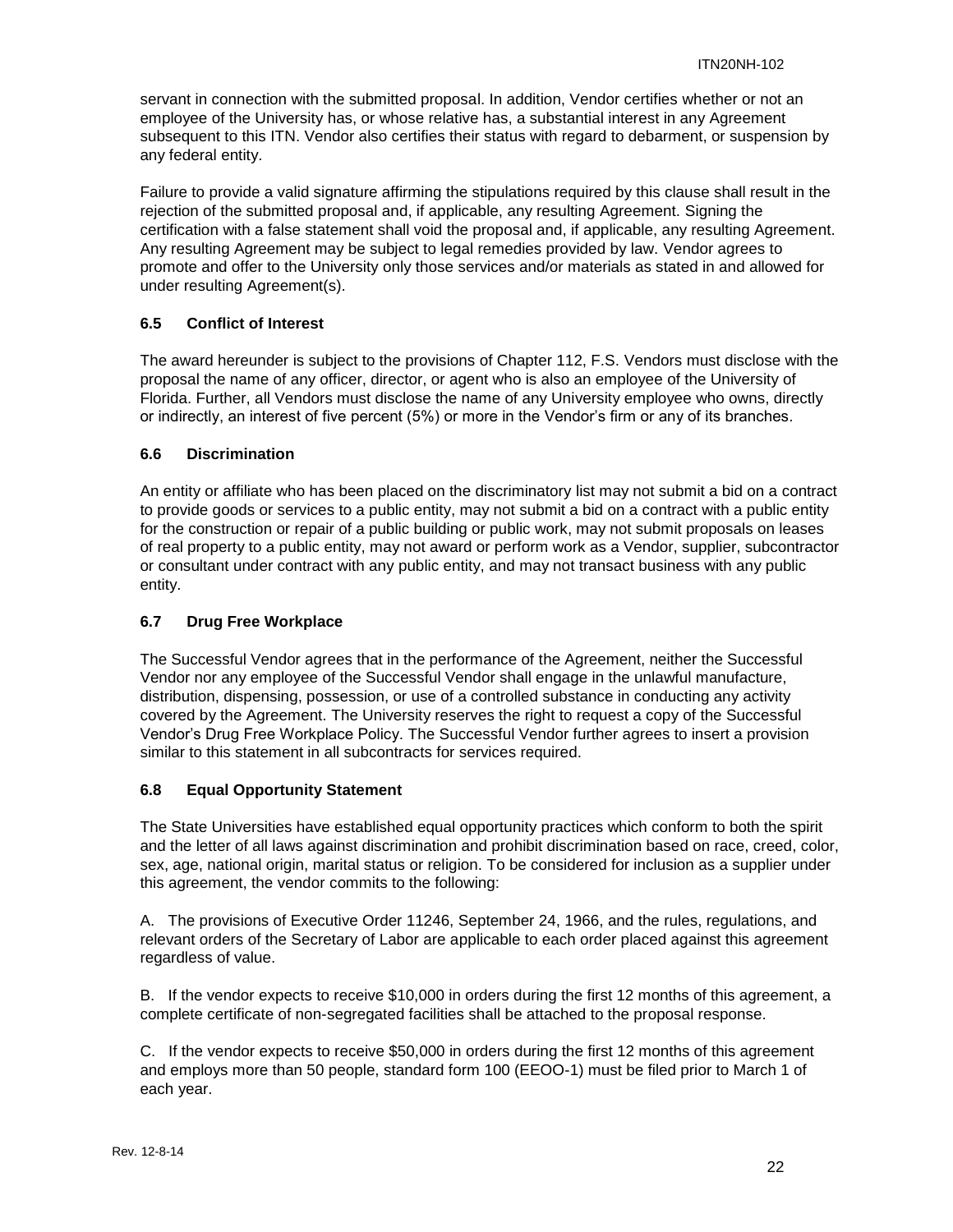D. If the vendor expects to receive \$50,000 in orders during the first 12 months and employs more than 50 people, a written program for affirmative action compliance must be maintained by the vendor, subject to review upon request by the user agencies of this agreement.

If you have already complied with the above, please indicate

## <span id="page-22-0"></span>**6.9 Federal, State, and Local Laws and Regulations**

Successful Vendor is solely responsible for complying with all laws, ordinances, and regulations including but not limited to, those relating to taxes, licenses and permits, as they may apply to any matter under this ITN. The Successful Vendor must demonstrate that they are duly licensed by applicable regulatory bodies during the performance of the Agreement. Prior to the commencement of Agreement, the Successful Vendor shall be prepared to provide evidence of such licensing as may be requested by the University. Successful Vendor shall, at no expense to the University, procure and keep in force during the entire period of the Agreement all such permits and licenses.

## <span id="page-22-1"></span>**6.10 Inspection, Audit and Reporting**

All books, accounts, reports, files and other records relating to the Agreement shall be subject at all reasonable times to inspection and audit by the University of Florida.

Vendor and University will work together to create reports as University deems necessary and compatible with vendor systems.

## <span id="page-22-2"></span>**6.11 Liens**

Each Successful Vendor shall keep the University free and clear from all liens asserted by any person or entity for any reason arising out of the furnishing of services or materials by or to the Successful Vendor.

## <span id="page-22-3"></span>**6.12 Modifications**

The Agreement can be modified or rescinded only by a writing signed by both parties or their duly authorized agents.

#### <span id="page-22-4"></span>**6.13 Non-Discrimination**

The parties agree to be bound by applicable state and federal rules governing Equal Employment Opportunity and Non-Discrimination.

#### <span id="page-22-5"></span>**6.14 Ownership of Documents**

All drawings, maps, sketches, documents, records, programs, data base, reports and other data developed or purchased, under this Agreement for or at the University's expense shall be and remain the University's property, without restriction, reservation or qualifications. The Successful Vendor may retain copies necessary for recordkeeping documentation and all such other business purposes related to the Agreement. All materials and products produced shall be provided to the University upon expiration of this Agreement.

#### <span id="page-22-6"></span>**6.15 Sales and Use Tax**

The Successful Vendor agrees to comply with and to require all of his subcontractors to comply with all the provisions of applicable law. The Successful Vendor further agrees to indemnify and hold harmless the University from any and all claims and demands made against it by virtue of the failure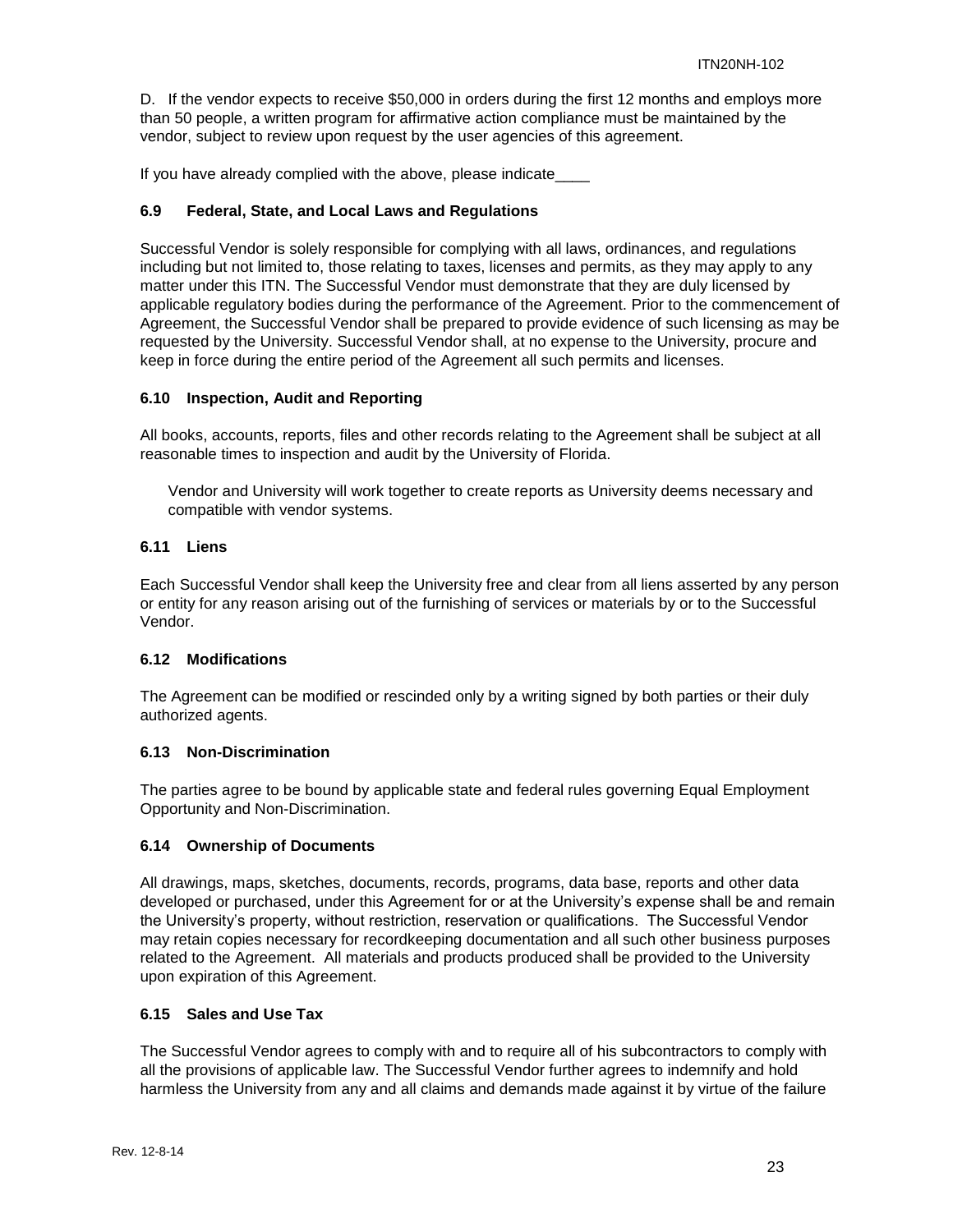of the Successful Vendor or any subcontractors to comply with the provisions of any and all said laws. The University is exempt from state sales and use tax.

## <span id="page-23-0"></span>**6.16 Sexual Harassment**

Federal law and the policies of the University prohibit sexual harassment of University employees or students. Sexual harassment includes any unwelcome sexual advance toward a University employee or student, any request for a sexual favor from a University employee or student, or any other verbal or physical conduct of a sexual nature that is so pervasive as to create a hostile or offensive working environment for University employees, or a hostile or an offensive academic environment for University students. University vendors, subcontractors and suppliers for this project are required to exercise control over their employees so as to prohibit acts of sexual harassment of University employees and students. The employer of any person who the University, in its reasonable judgment, determines has committed an act of sexual harassment agrees as a term and condition of the Agreement to cause such person to be removed from the project site and from University premises and to take such other action as may be reasonably necessary to cause the sexual harassment to cease.

## <span id="page-23-1"></span>**6.17 Small Business Program**

University is an equal opportunity institution and, as such, encourages the use of small businesses, including women and minority-owned small businesses in the provision of goods and services. Small businesses should have a fair and equal opportunity to compete for dollars spent by the University. Competition ensures that prices are competitive and a broad vendor base is available. . **Vendors are encouraged to get certified by the State of Florida** if they are minority-owned, woman-owned or veteran-owned:

[http://www.dms.myflorida.com/agency\\_administration/office\\_of\\_supplier\\_diversity\\_osd/get\\_certified](http://www.dms.myflorida.com/agency_administration/office_of_supplier_diversity_osd/get_certified)

Vendor shall use good faith efforts to ensure opportunities are available to small businesses, including women and minority-owned businesses. For questions about the University's Small Business Program contact Director of Small Business and Vendor Diversity, 352-392-0380, <https://sbvdr.admin.ufl.edu/>

## <span id="page-23-2"></span>**6.18 Tobacco Free Campus Policy**

The University of Florida campus is a tobacco-free campus. This policy was effective as of July 1, 2010. The use of cigarettes or other tobacco products in UF buildings, parking lots, or in vehicles in these areas is prohibited. The successful vendor is expected to respect this smoke free policy and fully comply with it.

## <span id="page-23-3"></span>**6.19 Sustainability Preferences**

The University's Procurement directives support the purchase of products that will minimize any negative environmental impacts of our work. In order to facilitate a healthy market in sustainable products, all parties involved in the procurement and utilization of materials must engage in both waste recycling and the initial purchase of products containing recycled content. It is in the interest of public health, safety and welfare and the conservation of energy and natural resources to use and promote environmentally responsible products, as well as energy efficient fixtures, appliances and mechanical equipment used in new construction and retrofit of University facilities.

## <span id="page-23-4"></span>**6.20 Assignment-Delegation**

No right or interest in the Agreement shall be assigned or delegation of any obligation made by Successful Vendor without written permission of the University. Any attempted assignment or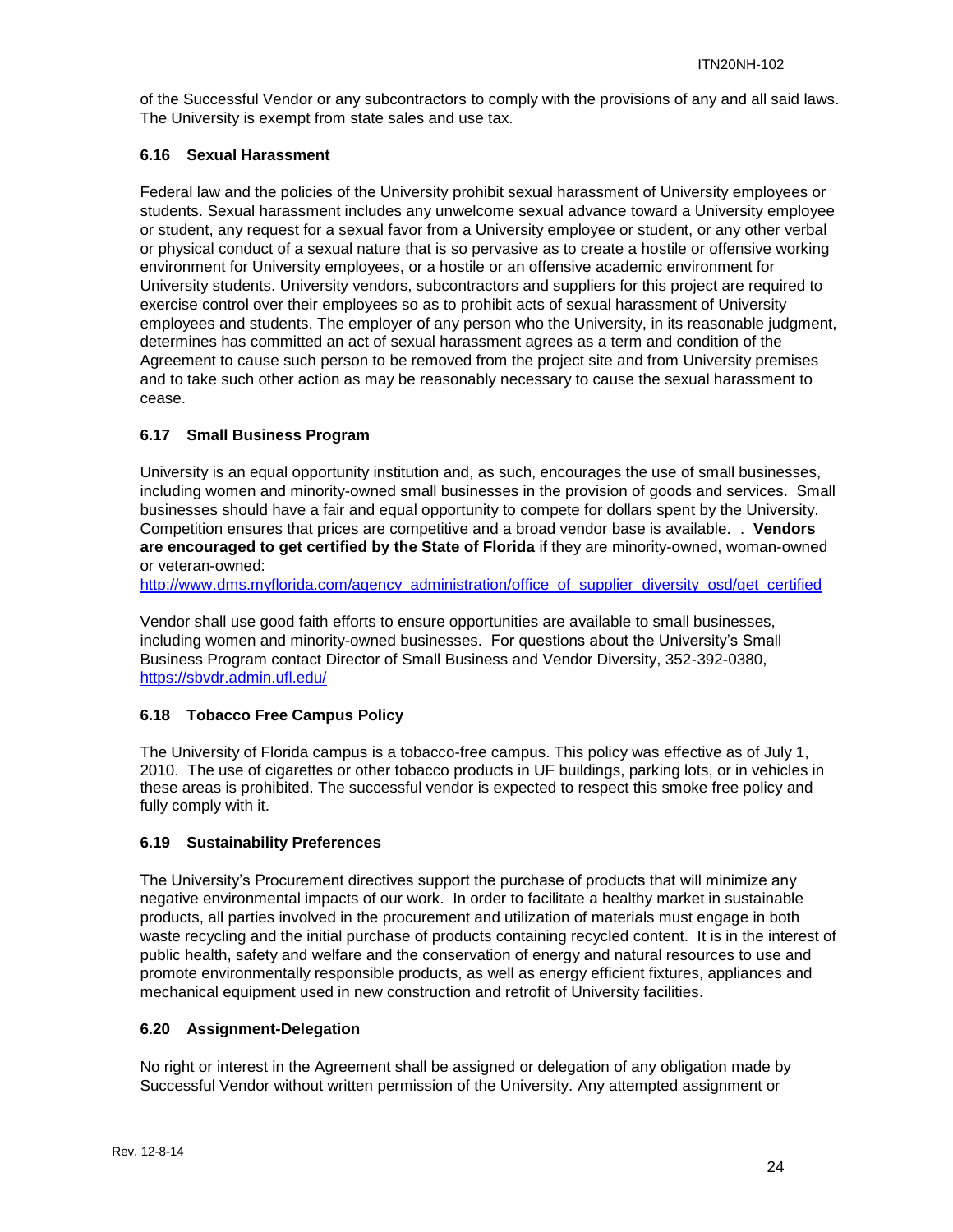delegation by Successful Vendor shall be wholly void and totally ineffective for all purposes unless made in conformity with this paragraph.

## <span id="page-24-0"></span>**6.21 Assignment of Anti-Trust Overcharge Claims**

The parties recognize that in actual economic practice overcharges resulting from anti-trust violations are in fact borne by the ultimate purchaser; therefore, Successful Vendor hereby assigns to the University any and all claims for such overcharges.

## <span id="page-24-1"></span>**6.22 Date for Reckoning Prompt-Payment Discount**

For purposes of determining whether a prompt-payment discount, if applicable, may be taken by the University, the starting date of such reckoning period shall be the later of the date of a properly executed invoice or the date of completion of service and/or delivery of product.

## <span id="page-24-2"></span>**6.23 Force Majeure**

In the event compliance with any obligation under this Agreement is impractical or impossible due to any Event of Force Majeure, then the time for performance of such obligation shall be extended for a period equivalent to the duration of the Event of Force Majeure. The provisions of this section shall not operate to excuse either party's inability to perform its obligations hereunder because of inadequate finances. "Event of Force Majeure:" means any strike, lockout, labor dispute, embargo, flood, earthquake, storm, dust storm, lightning, fire, epidemic, act of God, war, national emergency, civil disturbance or disobedience, riot, sabotage, terrorism, restraint by governmental order or any other occurrence beyond the reasonable control of the party in question.

## <span id="page-24-3"></span>**6.24 Intentionally Omitted**

## <span id="page-24-4"></span>**6.25 Indemnification/Hold Harmless; Liability**

The Successful Vendor shall indemnify, defend, and hold harmless the University of Florida Board of Trustees, the University of Florida, the State of Florida and the Florida Board of Governors, and their respective officers, agents, and employees, against and from any and all claims, demands, suits, actions, proceedings, loss, cost, and damages of every kind and description, including attorneys' fees and/or litigation expenses, which may be brought or made against or incurred on account of loss of or damage to any property or for injuries to or death of any person, caused by, arising out of, or contributed to, in whole or in part, by reasons of any act, omission, professional error, fault, mistake, or negligence of Successful Vendor, its employees, agents, representatives, or subcontractors, their employees, agents, or representatives in connection with or incident to the performance of the Agreement. Successful Vendor's obligation under this provision shall not extend to any liability caused by the sole negligence of the University Of Florida Board Of Trustees, University, or its officers, agents, and employees. Such indemnification shall specifically include infringement claims made against any and all intellectual property supplied by Successful Vendor and third party infringement under the Agreement.

The University, as a public entity, is protected by sovereign immunity from tort liability, subject to a limited statutory waiver. The University will not agree to (i) indemnify or hold harmless any vendor; (ii) be liable for vendor's attorneys' fees under any circumstances; or (iii) binding arbitration. The Agreement shall not be construed or interpreted as (i) denying to either party any remedy or defense available to such party under the laws of the State of Florida; (ii) the consent of University or the State of Florida or their agents and agencies to be sued; or (iii) a waiver of either University's or the State of Florida's sovereign immunity beyond the limited waiver provided in section 768.28, Florida Statutes.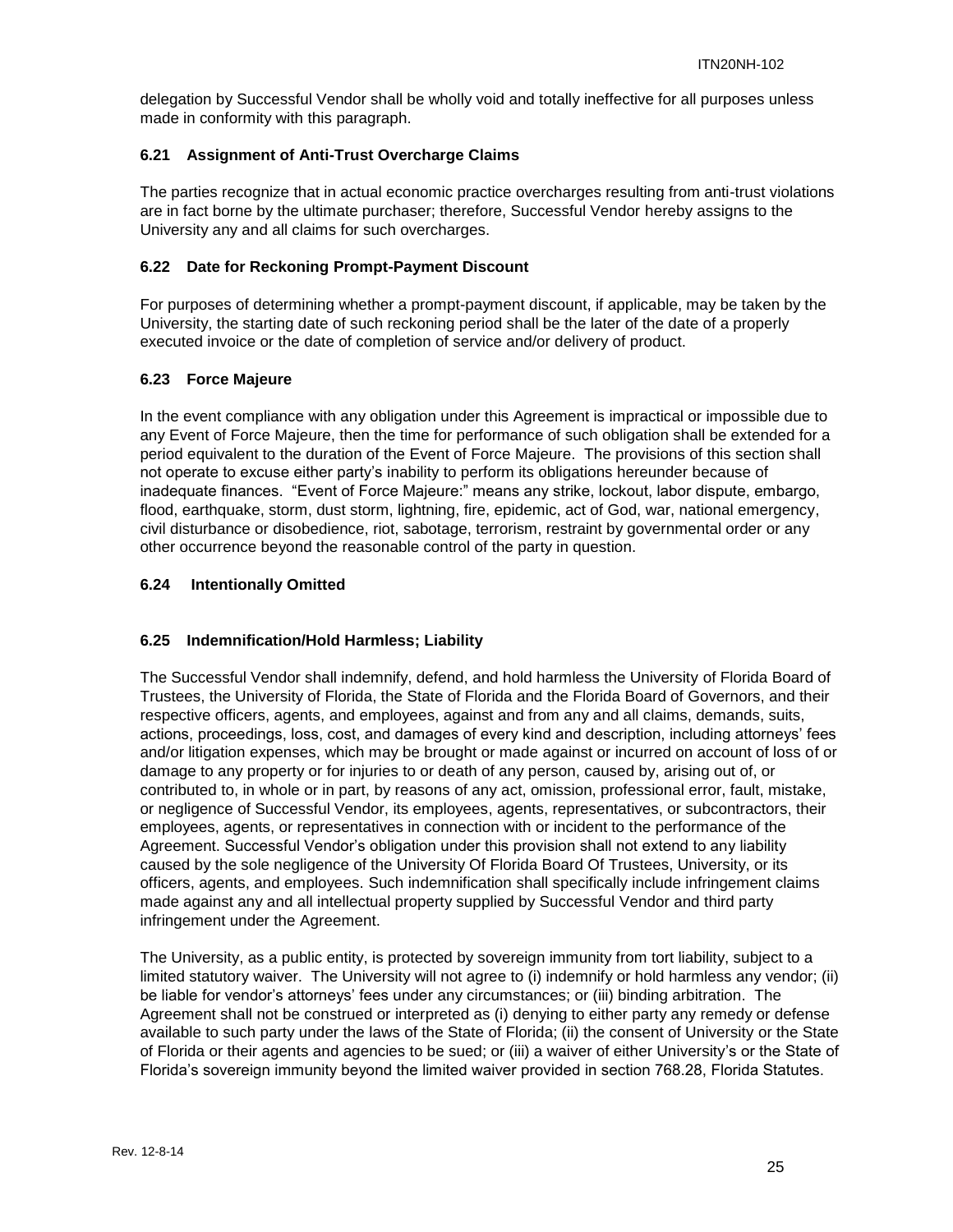#### <span id="page-25-0"></span>**6.26 Insurance Requirements**

The Successful Vendor shall purchase from and maintain with a company or companies, lawfully authorized to do business in Florida and acceptable to the University, such insurance as will protect the Successful Vendor from claims arising out of or resulting from the Successful Vendor's operations under the Agreement and for which the Successful Vendor may be legally liable, whether such operations be by the Successful Vendor or by their subcontractors or by anyone directly or indirectly employed by any of them, or by anyone for whose acts any of them may be liable. All insurance policies shall be issued and countersigned by representatives of such companies duly authorized for the State of Florida and shall be written on ISO standard forms or their equivalents. The Successful Vendor shall file with the University Certificates of Insurance prior to the commencement of this Agreement and shall file Certificates of Insurance evidencing the renewal of such policies at least thirty (30) days prior to the date that each applicable insurance policy is scheduled to expire. *Please note that the University of Florida must be named "additional insured" on automobile and general liability policies.*

General Liability Insurance – The Successful Vendor shall provide the ISO Commercial General Liability policy for general liability coverage's for limits of not less than of \$1,000,000 per occurrence. Coverage shall be maintained without interruption from date of commencement of work until date of final payment.

Worker's Compensation - The Successful Vendor shall secure and maintain for the life of this Agreement, valid Worker's Compensation Insurance as required by Chapter 440, Florida Statutes (if applicable.)

Automobile Liability - The Successful Vendor shall secure and maintain, during the life of this Agreement, Automobile Liability insurance on all vehicles against bodily injury and property damage in at least the amount of \$100,000.00 per person, \$500,000.00 per occurrence.

Professional Liability/Errors & Omissions and Internet Policies - The Successful Vendor shall secure and maintain for the life of this Agreement Professional Liability/Errors and Omissions and Internet Policy insurance in at least the amount of \$1,000,000. This insurance should include ID Theft and Cyber Extortion insurance.

## <span id="page-25-1"></span>**6.27 Protection of Property**

The Successful Vendor shall at all times guard against damage or loss to the property of the University or of others or vendors and shall be held responsible for replacing or repairing any such loss or damage. The University may withhold payment or make such deductions as deemed necessary to insure reimbursement or replacement for loss or damage to property through negligence of the Successful Vendor or their agents. The Successful Vendor shall provide all barricades and take all necessary precautions to protect buildings and personnel.

#### Intellectual Property

- A. All works that are created pursuant to this contract ("Works") are works made for hire, and all rights and privileges attendant to the Works belong exclusively to the University. If a court of competent jurisdiction determines that any Work does not constitute a work made for hire, the Contractor hereby assigns to the University for no additional consideration all rights and privileges the Contractor has in the works, including all intellectual property rights, specifically those under copyright law.
- B. Paragraph A does not apply to Works that are not created through performance under this Contract ("Pre-existing works"). With respect to Pre-existing works used by the Contractor in performance of this Contract, the Contractor shall obtain for the University at no additional charge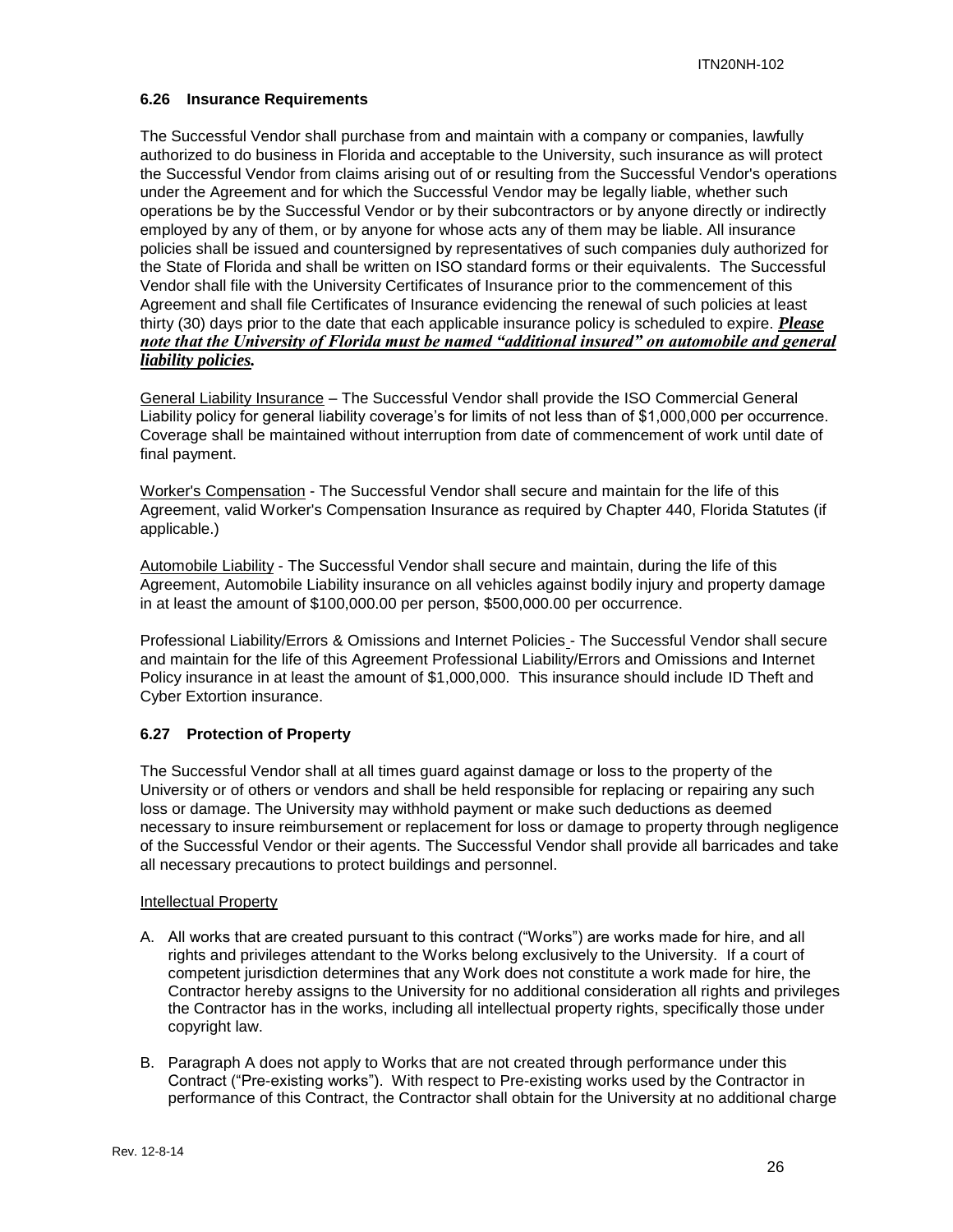a license to use Pre-existing works for the uses intended under this Contract, including the right to make derivative works. Paragraph A does apply, however, to any Works that are derivative of Pre-existing works.

- C. The Contractor warrants that it has full power and authority to transfer the rights granted by this Contract to the University and that use of the works by the University does not constitute an infringement or other violation of any copyright, trade secret, trademark, patent, non-disclosure, or other rights of any third party.
- D. Title and all rights and privileges to all graphics and material provided to the Contractor by the University in connection with this Contract remain the exclusive property of the University of Florida. The Contractor does not receive any title, rights, or privileges in those graphics or materials. The University grants to the Contractor a limited license in those graphics or materials only for the purpose of carrying out the Contractor's obligations under this Contract.

## <span id="page-26-0"></span>**6.28 Labor Disputes**

Successful Vendor shall give prompt notice to the University of any actual or potential labor dispute which delays or may delay performance of the Agreement.

## <span id="page-26-1"></span>**6.29 Laws and Regulations**

Successful Vendors are solely responsible for keeping themselves fully informed of and faithfully observing all laws, ordinances, and regulations and shall protect and indemnify the University, its officers and agents against any claims of liability arising from or based on any violation thereof.

## <span id="page-26-2"></span>**6.30 No Replacement of Defective Tender**

Every tender of goods must fully comply with all provisions of the Agreement as to time of delivery, quantity, and the like. If a tender is made which does not fully conform, this shall constitute a breach and Successful Vendor shall not have the right to substitute a conforming tender.

## <span id="page-26-3"></span>**6.31 No Waiver of Right by the University**

No waiver by University of any breach of the provisions of the Agreement by the Successful Vendor shall in any way be construed to be a waiver of any future breach or bar the University's right to insist on strict performance of the provisions of the Agreement.

## <span id="page-26-4"></span>**6.32 Notice to Vendors of Asbestos-Containing Materials in University Buildings**

Asbestos containing materials (ACM) can be found in almost any building in the United States more than 10 years old. The University of Florida is no exception. The types of asbestos most commonly found are pipe and boiler insulation, fireproofing, hard panels known as "Transite", floor tile, and spray or trowel-applied ceiling finishes. ACM is generally not hazardous if left undisturbed.

The University has implemented an Asbestos Program to assure safe management and removal of ACM. Vendors, consultants, and other's providing service to the University may encounter ACM and must, therefore, comply with the following instructions:

A. Avoid disturbing suspected ACM. Exercise caution and watch for possible ACM.

B. If it is necessary to disturb ACM, first notify the appropriate Division Asbestos Representative listed in this notice, or the University of Florida Asbestos Coordinator, before proceeding with your work. You shall take whatever precautions are necessary to protect humans' health and the environment, and comply with all applicable Federal, State, and Local laws pertaining to asbestos.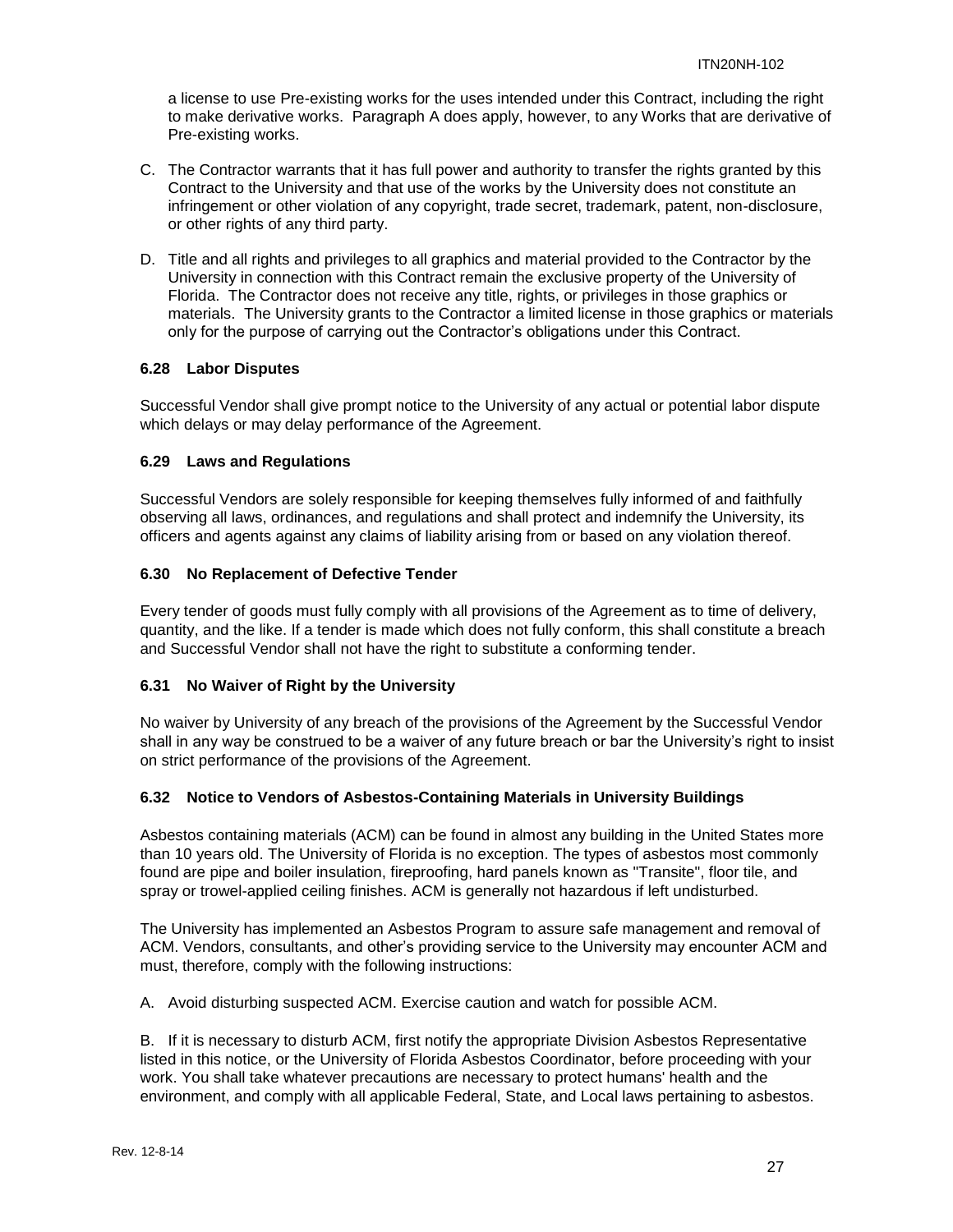C. If you require additional information on possible locations of ACM in a particular building, contact the Asbestos Representative from the Division for which you are working.

| Division                   | Asbestos Representative            | Telephone        |
|----------------------------|------------------------------------|------------------|
| <b>Facilities Services</b> | Assoc. Dir. Facilities Services    | (352) 392-7793   |
| Housing                    | Housing Maintenance Superintendent | (352) 392-2161   |
| <b>Reitz Union</b>         | Maintenance Superintendent         | $(352)$ 392-1614 |
| <b>IFAS</b>                | Engineer                           | (352) 392-6488   |

## <span id="page-27-0"></span>**6.33 Parking and Identification Badges.**

The Successful Vendor shall obtain all parking permits and/or decals that may be required while performing project work on University premises. The Successful Vendor should review Contractor and Vendor Parking information from Transportation and Parking Services located at the following link:<http://www.parking.ufl.edu/pages/contractorvendordecal.asp>

## <span id="page-27-1"></span>**6.34 Payment Terms**

The University's obligation is payable only and solely from funds appropriated for the purpose of the Agreement. Unless otherwise stated herein, the payment terms for the Agreement are Net 30 days. VENDOR OMBUDSMAN: The University's vendor ombudsman whose duties include acting as an advocate for vendors may be experiencing problems in obtaining payment(s) from the University may be contacted at 352-392-1241.

## <span id="page-27-2"></span>**6.35 Price Adjustment**

Price changes will normally only be considered at the end of one Agreement period and the beginning of another. Price change requests shall be in writing, submitted at least sixty (60) days prior to the end of the current Agreement period, and shall be supported by written evidence of increased costs to the Successful Vendor. The University will not approve unsupported price increases that will merely increase the gross profitability of the Successful Vendor at the expense of the University. Price change requests shall be a factor in the Agreement extension review process. The University shall, in its sole opinion, determine whether the requested price increase or an alternate option is in the best interest of the University.

#### <span id="page-27-3"></span>**6.36 Prior Course of Dealings**

No trade usage, prior course of dealings, or course of performance under other agreements shall be a part of any agreement resulting from this ITN; nor shall such trade usage, prior course of dealing, or course of performance be used in the interpretation or construction of such resulting agreement.

#### <span id="page-27-4"></span>**6.37 Intentionally Omitted**

#### <span id="page-27-5"></span>**6.38 Public Entity Crime**

A person or affiliate who has been placed on the convicted list by the Department of Management Services, State of Florida, may not submit a proposal on a contract to provide any goods or services, including construction, repairs, or leases and may not be awarded or perform work as a Vendor, supplier, subcontractor, or consultant for the University of Florida for a period of 36 months from the date of being placed on the convicted list, a "person" or "affiliate" includes any natural person or any entity, including predecessor or successor entities or any entity under the control of any natural person who is active in its management and who has been convicted of a public entity crime (Rule 6C1-3.020 FAC).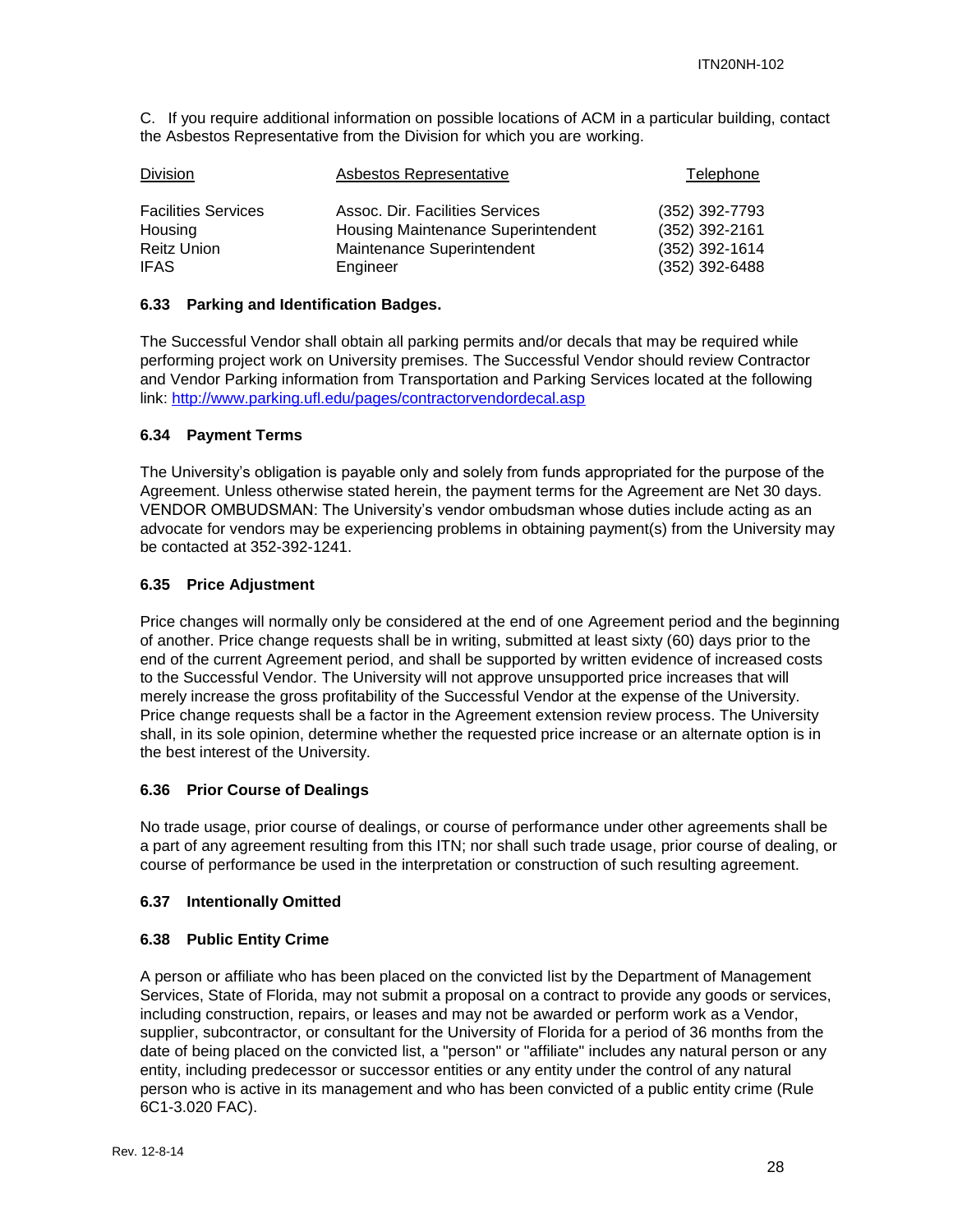## <span id="page-28-0"></span>**6.39 Public Records**

All proposal information submitted and opened becomes subject to the Public Records Law set forth in Chapter 119 F.S.

Any resulting Agreement may be unilaterally canceled for refusal by the vendor to allow public access to all documents, papers, letters, or other materials made or received by the Successful Vendor in conjunction with the Agreement and subject to the provisions of Chapter 119. F.S.

## <span id="page-28-1"></span>**6.40 Referencing of Orders**

For each order issued against an agreement resulting hereunder, the University intends in good faith to reference this ITN for pricing, terms and conditions, delivery location, and other particulars. However, in the event the University fails to do so, the University's right to such terms and conditions, and particulars shall not be affected, and no liability of any kind or amount shall accrue to the University.

## <span id="page-28-2"></span>**6.41 Remedies and Applicable Law**

The Agreement shall be governed by and construed in accordance with the laws of the State of Florida (without regard to principles of conflict of laws) and the rules and regulations of the Florida Board of Governors and the University. University and Successful Vendor shall have available all remedies afforded each by said law. The venue in any action or litigation commenced to enforce the Agreement shall lie in a court of competent jurisdiction located in Gainesville, Florida.

## <span id="page-28-3"></span>**6.42 Right of Inspection**

University shall have the right to inspect the goods at delivery before accepting them.

## <span id="page-28-4"></span>**6.43 Right of Offset**

The University shall be entitled to offset against any sums due the Successful Vendor, any expenses or costs incurred by the University, or damages assessed by the University concerning the Successful Vendor's non-conforming performance or failure to perform the Agreement, or any other debt owing the University, including expenses, costs and damages described in the termination provisions contained herein.

#### <span id="page-28-5"></span>**6.44 Intentionally Omitted**

## <span id="page-28-6"></span>**6.45 Specifications: Brand Name or Acceptable Alternate**

Where in these specifications reference is made to materials, trade names, catalog numbers or articles of certain manufacture, it is done for the sole purpose of establishing a basis of a comparable standard of quality, performance, characteristics desired and is not intended to limit or restrict competition. It shall be understood that such method of specification description is not intended to exclude other processes, similar designs, or kinds of materials, but is intended solely as a means of establishing a standard of comparison to be utilized for solicitation evaluation purposes. Other material or product may be used, if in the sole opinion of the University, they are equal in durability, quality and of a design in harmony with the intent of these specifications. Such other material or product which is substantially equivalent to those specific brand(s) specified shall qualify for solicitation evaluation and award consideration by the University. The University reserves the right to reject any substitute material or product which, in its opinion, does not meet the standard of quality established by reference in these specifications and is not considered an acceptable alternate for the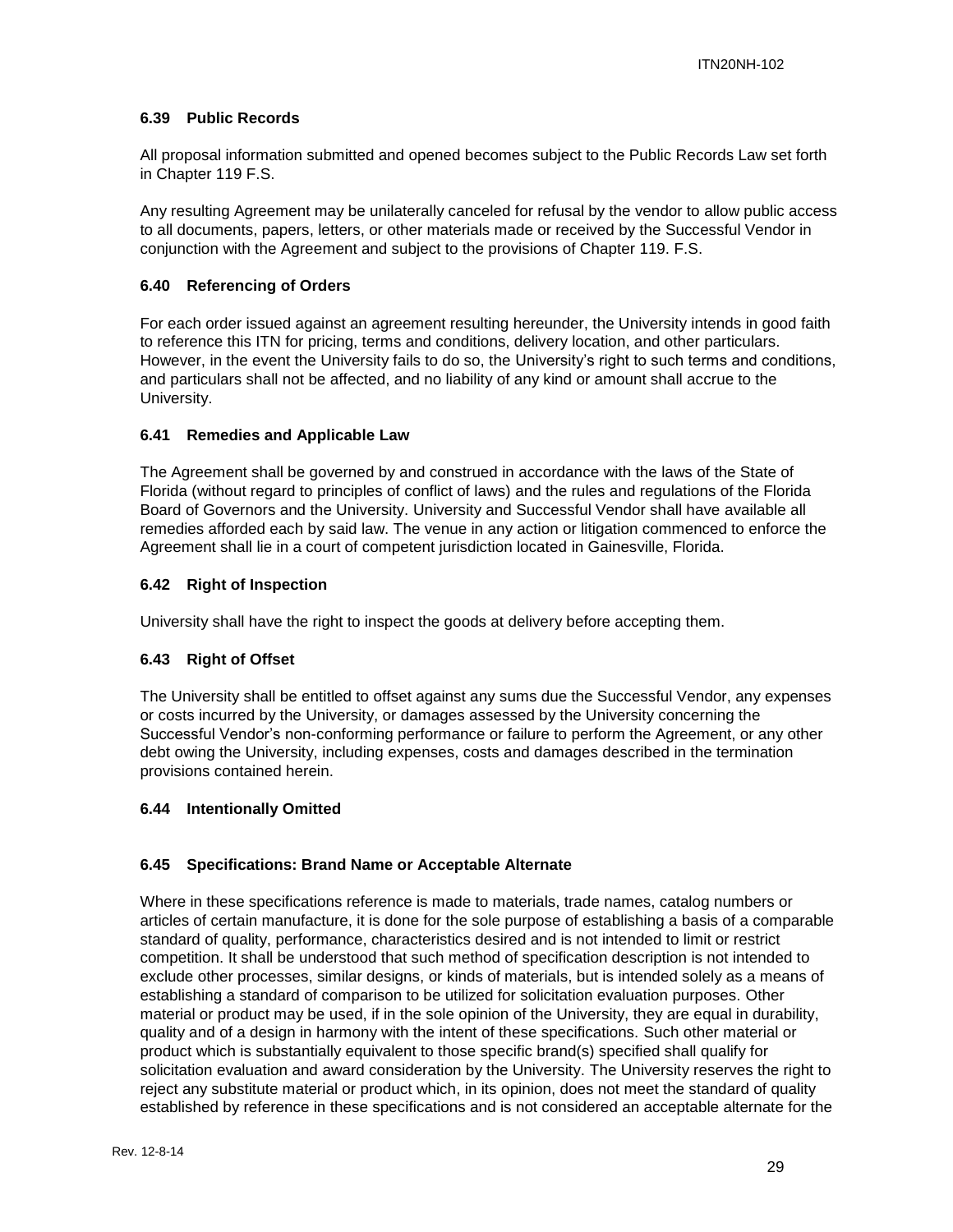intended use and purpose. The burden of proof as to meeting the requirements of these specifications shall be the responsibility of the submitting vendor. Such proposer(s) who is offering any material or product other than the item(s) specified herein must submit with their solicitation response catalog cuts and detailed specifications which will completely describe the item(s) on which they are offering for an acceptable alternate determination by the University. Where the proposer proposes to substitute a material or product which is not known to the University, he/she shall be prepared to submit samples on request for the University's inspection and evaluation. The cost of transportation, both ways, of such samples shall be borne by the submitting proposer.

#### <span id="page-29-0"></span>**6.46 Intentionally Omitted**

## <span id="page-29-2"></span><span id="page-29-1"></span>**6.47 Termination**

#### **6.47.1 Convenience**

The University reserves the right to terminate the Agreement in whole or part at any time when in the best interests of the University without penalty or cause. Upon receipt of the written notice, the Successful Vendor shall immediately stop all work as directed in the notice, notify all subcontractors of the effective date of the termination and minimize all further costs to the University. In the event of termination under this provision, all documents, data and reports prepared by the Successful Vendor under the Agreement shall become the property of and delivered to the University. The Successful Vendor shall be entitled to receive just and equitable compensation for work in progress, work completed and materials accepted before the effective date of termination. Such compensation shall be the Successful Vendor's sole remedy against the University in the event of termination under this provision.

## <span id="page-29-3"></span>**6.47.2 Default**

The University reserves the right to terminate the Agreement in whole or in part due to the failure of the Successful Vendor to comply with any term or condition of the Agreement, to acquire and maintain all required insurance policies, bonds, licenses and permits, or to make satisfactory progress in performing the Agreement. The University shall provide written notice of the termination and the reasons for it to the Successful Vendor. Upon termination under this provision, all goods, materials, documents, data and reports prepared by the Successful Vendor under the Agreement shall become the property of and be delivered to the University on demand. The University may, upon termination of the Agreement, procure, on terms and in the manner that it deems appropriate, materials, or services to replace those under the Agreement. The Successful Vendor shall be liable to the University for any excess costs incurred by the University in re-procuring the materials or services.

## <span id="page-29-4"></span>**6.47.3 Gratuities**

The University may, by written notice to the Successful Vendor, cancel the Agreement if it is discovered by the University that gratuities, in the form of entertainment, gifts or other, were offered or given by the Successful Vendor, or any agent or representative of the Successful Vendor, to any officer or employee of the University with a view toward securing favorable treatment with respect to the awarding or amending, or the making of any determinations with respect to the performing of such Agreement. In the event the Agreement is canceled by the University pursuant to this provision, University shall be entitled, in addition to any other rights and remedies, to recover or withhold the amount of the cost incurred by Successful Vendor in providing such gratuities.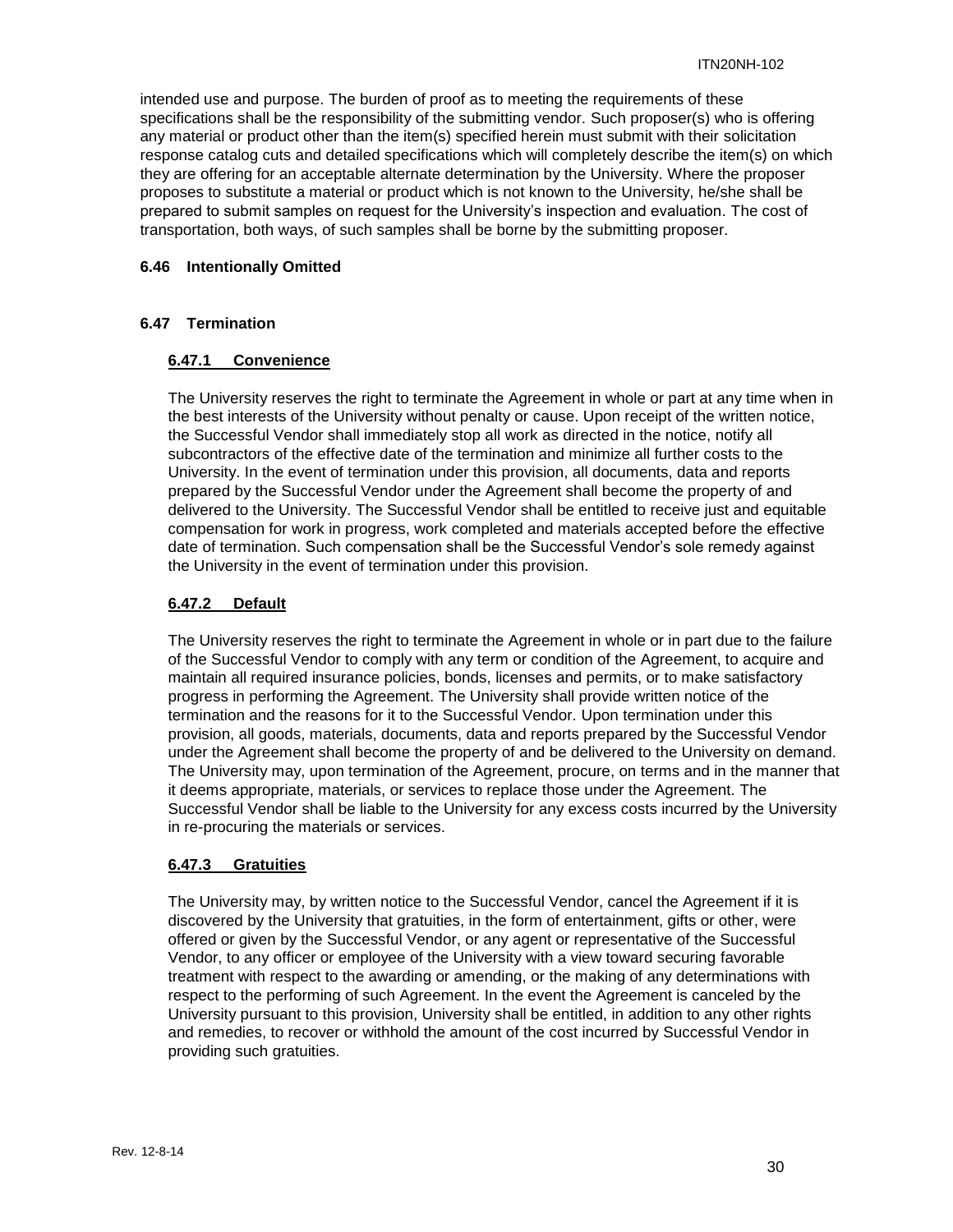## <span id="page-30-0"></span>**6.47.4 Insolvency**

The University shall have the right to terminate the Agreement at any time in the event Successful Vendor files a petition in bankruptcy; or is adjudicated bankrupt; or if a petition in bankruptcy is filed against Successful Vendor and not discharged within thirty (30) days; of if Successful Vendor becomes insolvent or makes an assignment for the benefit of its creditors or an arrangement pursuant to any bankruptcy law; of if a receiver is appointed for Successful Vendor or its business.

## <span id="page-30-1"></span>**6.47.5 Lack of Funds**

The State of Florida's and UF's performance and obligation to pay under this Agreement is contingent upon an annual appropriation by the Florida State Legislature. The Agreement may be canceled without further obligation on the part of the University of Florida in the event that sufficient appropriated funding is unavailable to assure full performance of the terms. The Successful Vendor shall be notified in writing of such non-appropriation as soon as reasonably possible. No penalty shall accrue to the University in the event this cancellation provision is exercised. This cancellation provision shall not be construed so as to permit the University to terminate the Agreement in order to acquire similar equipment, material, supplies or services from another party.

## <span id="page-30-2"></span>**6.47.6 Stop Work Order**

The University may at any time, by written order to the Successful vendor, require the Successful Vendor to stop all or any part of the work called for by the Agreement for a period of ninety (90) days after the order is delivered to the Successful Vendor, and for any further period to which the parties may agree. The order shall be specifically identified as a Stop Work Order issued under this provision. Upon receipt of the order, the Successful Vendor shall immediately comply with its terms and take all reasonable steps to minimize the incidence of costs allocable to the work covered by the order during the period of work stoppage. If a Stop Work Order issued under this provision is canceled or the period of the order or any extension expires, the Successful Vendor shall resume work. The University shall make an equitable adjustment in the delivery schedule or Agreement price, or both, and the Agreement shall be amended in writing accordingly.

#### <span id="page-30-3"></span>**6.47.7 Suspension or Debarment**

The University may by written notice to the Successful Vendor immediately terminate the Agreement if the University determines that the Successful Vendor has been debarred, suspended or otherwise lawfully prohibited from participating in any public procurement activity, including but limited to, being disapproved as a subcontractor Vendor of any public procurement unit or other governmental body.

#### <span id="page-30-4"></span>**6.47.8 Continuation of Performance Through Termination**

The Successful Vendor shall continue to perform, in accordance with the requirements of Agreement, up to the date of termination, as directed in the termination notice.

#### <span id="page-30-5"></span>**6.48 Title and Risk of Loss**

The title and risk of loss of the goods and equipment shall not pass to University until University actually receives the goods and equipment at the point or points of delivery.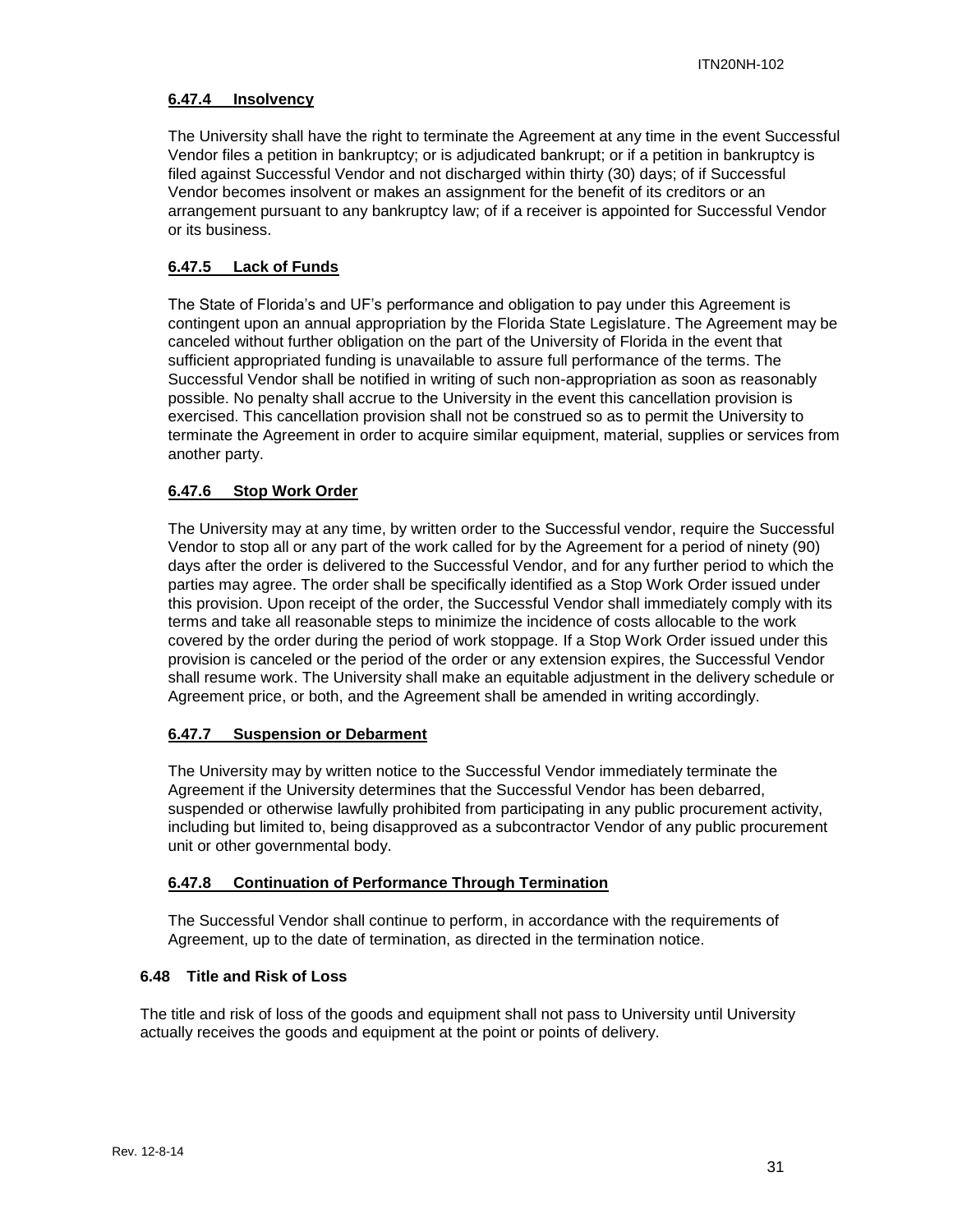#### <span id="page-31-0"></span>**6.49 Warranties**

In addition to any implied warranties, Successful Vendor warrants that the goods furnished will conform to the specifications, drawings, and descriptions listed herein, and to the sample or samples if any, furnished by the Successful Vendor. In the event of a conflict between the specifications, drawings, and descriptions, the specifications shall govern.

#### <span id="page-31-1"></span>**6.50 Payment Card Industry Data Security Standard.**

For e-commerce business and/or credit card transactions, Proposer agrees to be bound by the requirements and terms of the Rules of all applicable Card Associations, as amended from time to time, and be solely responsible for security and maintaining confidentiality of Card transactions processed by means of electronic commerce up to the point of receipt of such transactions by Bank.

Proposer is required to be in compliance with the requisites of the SAS 70 and/or Payment card Industry Data Security Standard and provide written attestation of compliance annually.

#### <span id="page-31-2"></span>**6.51 Payment and Invoice Information**

All invoices will need to contain either a **UF purchase order number** or the **8-digit department ID number** of the department with which you are doing business. All invoices for payment should be submitted to the University of Florida via:

Email: email a .pdf or .tif file to [ufl@invoices.corcentric.com.](mailto:ufl@invoices.corcentric.com) The file must be attached to the email and not embedded within the email. There can be multiple files per email but each file should only contain one invoice.

or

Mail to: UF – Accounts Payable PO Box 115350 971 Elmore Drive Gainesville, FL 32611-5350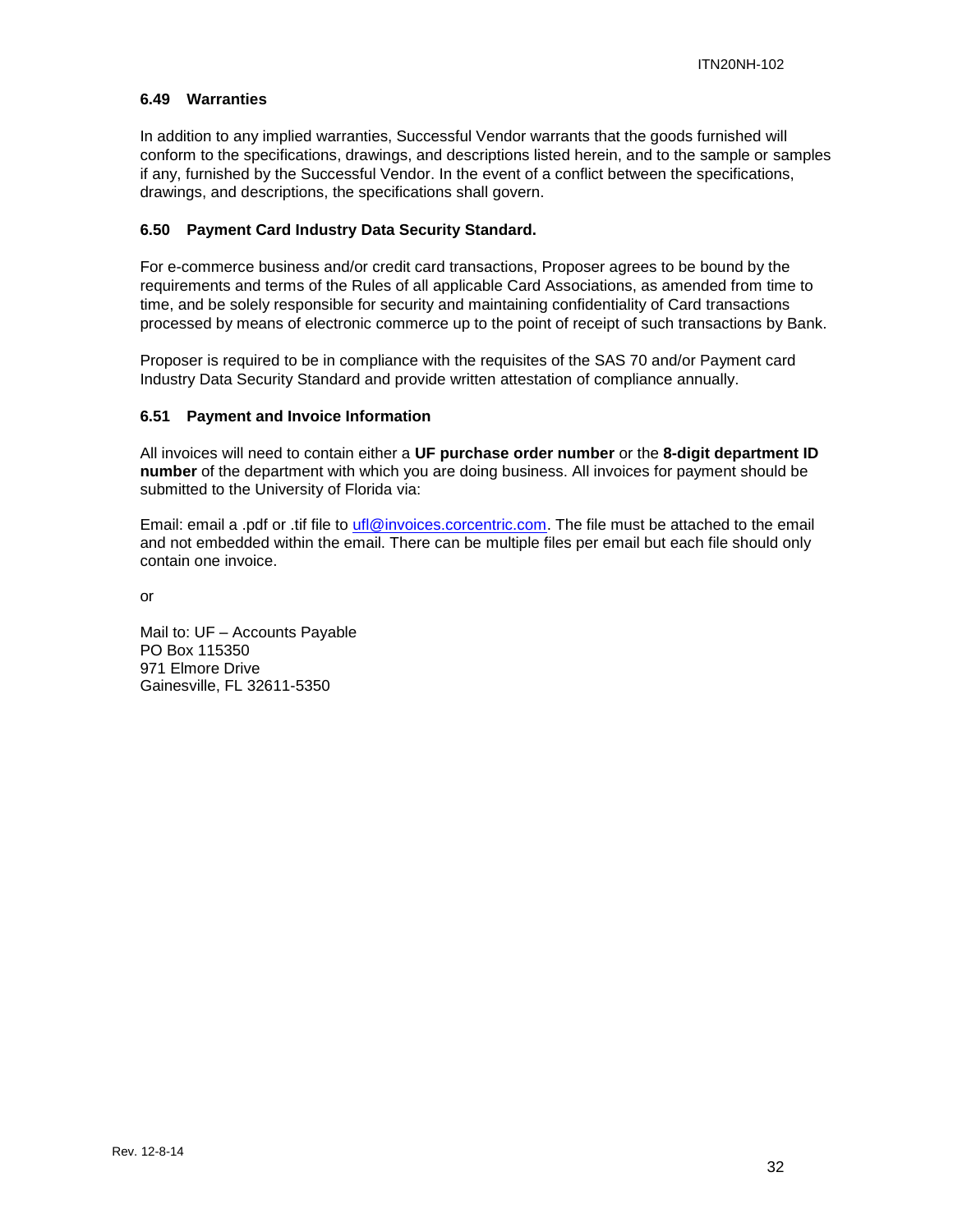#### <span id="page-32-0"></span>**7.0 Certifications and Forms**

#### <span id="page-32-1"></span>**7.1 Certification of Proposal**

Explanation: This certification attests to the vendor's awareness of and agreement to the content of this ITN and all accompanying provisions contained herein.

Action: Vendor is to ensure that the following certificate is duly completed and correctly executed by an authorized officer of your company.

This proposal is submitted in response to Invitation to Negotiate # ITN20NH-102 issued by the University of Florida. The undersigned, as a duly authorized officer, hereby certifies that

> \_\_\_\_\_\_\_\_\_\_\_\_\_\_\_\_\_\_\_\_\_\_\_\_\_\_\_\_\_\_\_\_\_\_\_\_\_ (Vendor Name)

agrees to be bound by the content of this proposal and agrees to comply with the terms, conditions and provisions of the referenced Invitation to Negotiate (ITN) and any addenda thereto in the event of an award. Exceptions are to be noted as stated in the ITN. The proposal shall remain in effect for a period of ninety (90) calendar days as of the Due Date for responses to the ITN.

The undersigned certifies that to the best of his/her knowledge: (check one pf the below and provide information if required)

There is no trustee or employee of the University of Florida who has or whose Relative has an Interest in the entity or entities making this proposal or who is a natural person making this proposal.

\_\_\_ There are trustee(s) and/or employee(s) of the University of Florida who have, and/or whose Relative(s) have, an Interest in the entity or entities making this proposal or who is a natural person making this proposal. Describe the nature of the interest held by each trustee, employee, or Relative of the trustee or employee (for example, grandson of Employee X owns the company or spouse of Employee Y is a director of the company).

"Interest" for purposes of this disclosure includes the following: director, trustee, officer, or employee of an entity, any contract with an entity (including consulting), or any partner, proprietor, stock, equity, or other ownership interest in an entity.

"Relative" for the purpose of this disclosure is an individual who is related to the trustee or employee as father, mother, son, daughter, brother, sister, uncle, aunt, first cousin, nephew, niece, husband, wife, father-in-law, mother-in-law, son-in-law, daughter-in-law, brother-in-law, sister-in-law, stepfather, stepmother, stepson, stepdaughter, stepbrother, stepsister, half brother, half sister, grandparent, great grandparent, grandchild, great grandchild, step grandparent, step great grandparent, step grandchild, step great grandchild, person who is engaged to be married to the trustee or employee or who otherwise holds himself or herself out as or is generally known as the person whom the trustee or employee intends to marry or with whom the trustee or employee intends to form a household, or any other natural person having the same legal residence as the trustee or employee"

The undersigned further certifies that their firm (check one) \_\_\_**IS** *or* \_\_\_**IS NOT** currently debarred, suspended, or proposed for debarment by any federal entity. The undersigned agrees to notify the University of any change in this status, should one occur, until such time as an award has been made under this procurement action.